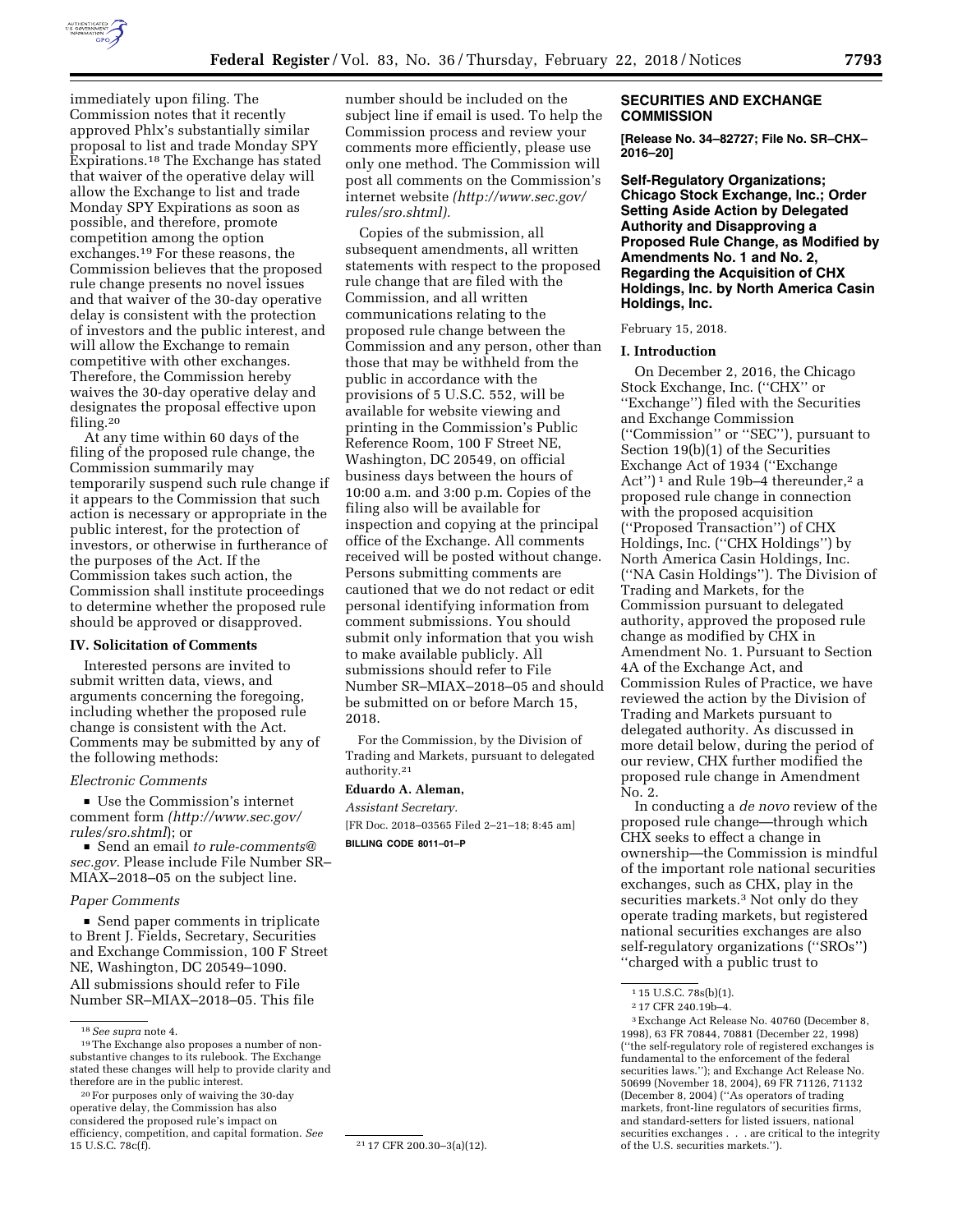implement and enforce the federal securities laws and rules, as well as their own rules with respect to their members.'' 4

To minimize the potential for any person who has an ownership or voting interest in a national securities exchange to direct its operation so as to cause the exchange to neglect or otherwise fail to fulfill its obligations under the Exchange Act, the rules of national securities exchanges generally include ownership and voting limitations.5 The proposed rule change before us contains such limitations. But as described more fully below, the Commission's review of the information before it—including, but not limited to, the staff's experiences in gathering information to assess the proposed rule change—leads us to conclude that CHX has not met its burden to demonstrate that the proposed rule change is consistent with the Exchange Act.

The information before the Commission has highlighted unresolved questions about whether the proposed new ownership structure would comply with the ownership and voting limitations, as well as whether certain aspects of the Proposed Transaction undermine the purpose of those

5*See, e.g.,* Exchange Act Release Nos. 79585 (December 16, 2016), 81 FR 93988 (December 22, 2016) (SR–BatsBZX–2016–68); 78119 (June 21, 2016), 81 FR 41611 (June 27, 2016) (SR–ISE–2016– 11, SR–ISEGemini–2016–05, SR–ISEMercury– 2016–10); 74270 (February 13, 2015), 80 FR 9286 (February 20, 2015) (SR–NSX–2014–017); 71449 (January 30, 2014), 79 FR 6961 (February 5, 2014) (SR–EDGA–2013–34; SR–EDGX–2013–43); 71375 (January 23, 2014), 79 FR 4771 (January 29, 2014) (SR–BATS–2013–059, SR–BYX–2013–039); 70210 (August 15, 2013), 78 FR 51758 (August 21, 2013) (SR–NYSE–2013–42, SR–NYSEMKT–2013–50 and SR–NYSEArca–2013–62); 62716 (August 13, 2010), 75 FR 51295 (August 19, 2010) (File No. 10–198); 61698 (March 12, 2010), 75 FR 13151 (March 18, 2010) (File Nos. 10–194 and 10–196) (''EDGX and EDGA Registrations''); 58375 (August 18, 2008), 73 FR 49498 (August 21, 2008) (File No. 10–182); 56955 (December 13, 2007), 72 FR 71979, 71982– 84 (December 19, 2007) (SR–ISE–2007–101); 55293 (February 14, 2007), 72 FR 8033 (February 22, 2007) (SR–NYSE–2006–120) (''NYSE Euronext Approval Order''); 53382 (February 27, 2006), 71 FR 11251 (March 6, 2006) (SR–NYSE–2005–77); 53963 (June 8, 2006), 71 FR 34660 (June 15, 2006) (File No. SR– NSX–2006–03); 53128 (January 13, 2006), 71 FR 3550 (January 23, 2006) (File No. 10–131); 51149 (February 8, 2005), 70 FR 7531 (February 14, 2005) (SR–CHX–2004–26); and 49098 (January 16, 2004), 69 FR 3974 (January 27, 2004) (SR–Phlx–2003–73); *see also* Exchange Act Release No. 50699 (November 18, 2004) 69 FR 71126, 71143 (December 8, 2004) (proposing release explaining the purpose of ownership and voting limitations in the rules of national securities exchanges).

ownership and voting limitations. Nor has the Exchange shown that it would be able to effectively monitor or enforce compliance with these limitations upon consummation of the Proposed Transaction, as it would be required to do in its role as an SRO under the federal securities laws. And the review process has also raised questions about whether the proposed ownership structure will allow the Commission to exercise sufficient oversight of the Exchange.

Because of these concerns, whether viewed independently or in combination, we are unable to find that CHX has met its burden of demonstrating that the proposed rule change is consistent with the Exchange Act and the applicable rules and regulations thereunder. We therefore disapprove the proposed rule change.

# **II. Background**

# *A. Procedural History*

The proposed rule change was published for comment in the **Federal Register** on December 12, 2016.6 On January 12, 2017, the Commission instituted proceedings under Section 19(b)(2)(B) of the Exchange Act  $^7$  to determine whether to approve or disapprove the proposed rule change.<sup>8</sup> The Commission received 28 comments on the proposed rule change,9 and three

8*See* Exchange Act Release No. 79781, 82 FR 6669 (January 19, 2017) (''OIP'').

9*See* letters from: (1) Representative Robert Pittenger, Representative Earl L. ''Buddy'' Carter, Representative Peter DeFazio, Representative Collin Peterson, and Representative David Joyce, dated December 22, 2016 (''Pittenger Letter 1''); (2) James N. Hill, dated December 23, 2016 (''Hill Letter 1''); (3) John Ciccarelli, dated January 2, 2017 (''Ciccarelli Letter''); (4) Anonymous, dated January 3, 2017 (''Anonymous Letter 1''); (5) David E. Kaplan, Executive Director, Global Investigative Journalism Network, dated January 4, 2017 (''GIJN Letter''); (6) Reddy Dandolu, Founder, Chief Executive Officer, Las Vegas Stock Exchange, dated February 4, 2017 (''Dandolu Letter''); (7) David Ferris, Senior Research Analyst, The Public Interest Review, dated February 16, 2017 (''Ferris Letter 1''); (8) Michael Brennan, Independent Market Commentator, dated February 17, 2017 (''Brennan Letter''); (9) Lawrence Bass, Individual Member, Alliance for American Manufacturing, dated February 20, 2017 (''Bass Letter''); (10) Steven Mayer, dated February 20, 2017 (''Mayer Letter''); (11) William Park, dated February 21, 2017 (''Park Letter''); (12) Jason Blake, Commentator, dated February 25, 2017; (13) John Meagher, Freelance Journalist, dated March 1, 2017; (14) Yong Xiao, Chief Executive Officer, North America Casin Holdings, Inc., dated March 1, 2017 (''NA Casin Holdings Letter 1''); (15) Steven Caban, dated March 1, 2017 (''Caban Letter''); (16) Harley Seyedin, President, American Chamber of Commerce in South China, dated March 2, 2017 (''Seyedin Letter''); (17) Salvatore Nobile, dated March 2, 2017 (''Nobile Letter''); (18) Olga Gouroudeva, dated March 3, 2017 (''Gouroudeva Letter 1''); (19) John

responses from the Exchange to certain comments.10 On June 6, 2017, pursuant to Section 19(b)(2) of the Exchange Act,<sup>11</sup> the Commission designated a longer period for Commission action on proceedings to determine whether to approve or disapprove the proposed rule change.12 On August 7, 2017, the Exchange filed Amendment No. 1 to the proposed rule change.<sup>13</sup> On August 9, 2017, the Division of Trading and Markets, for the Commission pursuant to delegated authority,<sup>14</sup> approved the proposed rule change, as modified by Amendment No. 1.15

Pursuant to Exchange Act Section 4A16 and Commission Rule of Practice 431,17 the Delegated Order has been stayed,18 and the Commission has reviewed the delegated action. On August 18, 2017, the Commission issued a scheduling order (''Scheduling Order''), pursuant to Commission Rule

R. Prufeta, dated March 3, 2017 (''John R. Prufeta Letter 1''); (20) Anthony J. Saliba, Saliba Ventures Holdings, LLC, dated March 3, 2017 (''Saliba Letter 1''); (21) Aileen Zhong, dated March 5, 2017 (''Zhong Letter 1''); (22) Duncan Karcher, dated March 5, 2017 (''Duncan Karcher Letter 1''); (23) Ira Gottlieb, Principal, Healthcare Practice, Mazars USA LLP, dated March 5, 2017 (''Gottlieb Letter''); (24) James N. Hill, dated March 6, 2017 (''Hill Letter 2''); (25) David Ferris, Senior Research Analyst, The Public Interest Review, dated March 6, 2017 (''Ferris Letter 2''); (26) Sean Casey, dated April 24, 2017; (27) Representative Robert Pittenger, Representative Chris Smith, Representative Peter DeFazio, Representative Ted Yoho, Representative Rosa DeLauro, Representative Steve King, Representative Walter Jones, Representative David Joyce, Representative Brian Babin, Representative Bill Posey, and Representative Tom Marino, dated July 10, 2017 (''Pittenger Letter 2''); and (28) Senator Joe Manchin, III, dated July 20, 2017 (''Manchin Letter''). All of the comments are available at: *[https://www.sec.gov/comments/sr-chx-](https://www.sec.gov/comments/sr-chx-2016-20/chx201620.shtml)[2016-20/chx201620.shtml.](https://www.sec.gov/comments/sr-chx-2016-20/chx201620.shtml)* 

10*See* letters from John K. Kerin, President and Chief Executive Officer, CHX, dated January 5, 2017 (''CHX Response Letter 1''); Albert J. Kim, Vice President and Associate General Counsel, CHX, dated January 6, 2017 (''CHX Response Letter 2'') (responding specifically to the Ciccarelli Letter); and John K. Kerin, President and Chief Executive Officer, CHX, dated March 6, 2017 (''CHX Response Letter 3'').

- 11 15 U.S.C. 78s(b)(2).
- 12*See* Exchange Act Release No. 80864, 82 FR 26966 (June 12, 2017).
- 13Amendment No. 1 is available at: *[https://](https://www.sec.gov/comments/sr-chx-2016-20/chx201620.shtml) [www.sec.gov/comments/sr-chx-2016-20/](https://www.sec.gov/comments/sr-chx-2016-20/chx201620.shtml)*
- *[chx201620.shtml.](https://www.sec.gov/comments/sr-chx-2016-20/chx201620.shtml) See also infra* note 15.
- 14 17 CFR 200.30–3(a)(12).

15*See* Exchange Act Release No. 81366, 82 FR 38734 (August 15, 2017) (''Delegated Order''). In the Delegated Order, the Commission also described and noticed the filing of Amendment No. 1 to the proposed rule change.

- 16 15 U.S.C. 78d–1.
- 17 17 CFR 201.431.

18*See* letter from Secretary of the Commission to Albert (A.J.) Kim, Vice President and Associate General Counsel, CHX, dated August 9, 2017 (providing notice of Commission review of delegated action and stay of order), available at *[https://www.sec.gov/rules/sro/chx/2017/34-81366](https://www.sec.gov/rules/sro/chx/2017/34-81366-letter-from-secretary.pdf) [letter-from-secretary.pdf.](https://www.sec.gov/rules/sro/chx/2017/34-81366-letter-from-secretary.pdf)* 

<sup>4</sup>Exchange Act Release No. 50699, 69 FR 71126, 71131. The Commission has long recognized the inherent potential for conflicts between an exchange's regulatory functions as an SRO and its responsibilities to promote the economic interests of its members and owners. *See, e.g.,* Exchange Act Release No. 50700 (November 18, 2004), 69 FR 71256, 71259 (December 8, 2004).

<sup>6</sup>*See* Exchange Act Release No. 79474 (December 6, 2016), 81 FR 89543 (''Notice'').

<sup>7</sup> 15 U.S.C. 78s(b)(2)(B).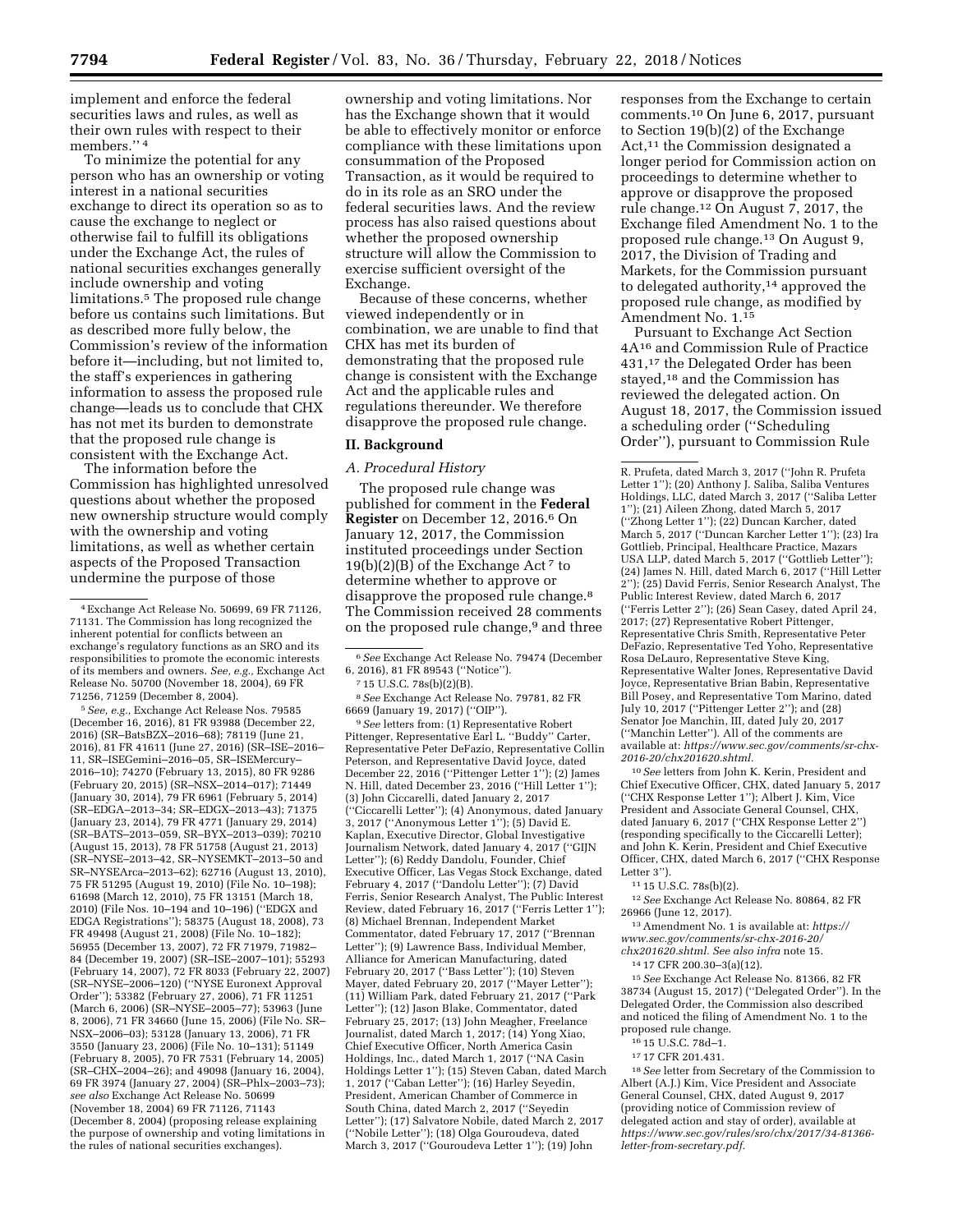of Practice 431, allowing the filing of additional statements until September 17, 2017.19 The Commission received 43 comment letters within that period, including two comment letters from the Exchange.20 On November 6, 2017, the

20*See* letters from: (1) Frank Milton, dated August 15, 2017 (''Milton Letter''); (2) Richard R. Taylor, Head Trader, Taylor Trading, dated August 15, 2017 (''Richard R. Taylor Letter''); (3) Melanie Ayers, dated August 16, 2017 (''Ayers Letter''); (4) Walt H. Huskey, dated August 23, 2017 (''Huskey Letter''); (5) Darrell Simpson, dated August 23, 2017 (''Simpson Letter''); (6) Anonymous, dated August 24, 2017 (''Anonymous Letter 2''); (7) Edward L. Jones, dated August 24, 2017 (''Edward Jones Letter''); (8) John K. Kerin, President & Chief Executive Officer, CHX, dated August 25, 2017 (''CHX Response Letter 4''); (9) John Carney, dated August 28, 2017 (''Carney Letter''); (10) Michael Johnson, dated August 31, 2017 (''Michael Johnson Letter 1''); (11) Michael Johnson, Director Emeritus, Center for East Asian Political Economy, dated September 2, 2017 (''Michael Johnson Letter 2''); (12) Rick Helmer, dated September 4, 2017 (''Helmer Letter''); (13) Ruth Day, dated September 4, 2017 (''Day Letter''); (14) Catherine Jones, dated September 5, 2017 (''Catherine Jones Letter''); (15) Robert Denholm, dated September 6, 2017 (''Denholm Letter''); (16) Arthur Lee, Analyst, U.S. Strategic Defense Think Tank, dated September 6, 2017 (''Lee Letter''); (17) Olga Gouroudeva, dated September 7, 2017 (''Gouroudeva Letter 2''); (18) Timothy Watson, Investigator, DeepDive Background Research, dated September 8, 2017 (''Watson Letter''); (19) Vijay Vad, dated September 8, 2017 (''Vad Letter''); (20) Lyle Himebaugh, Managing Partner, Granite Group Advisors, dated September 8, 2017 (''Himebaugh Letter''); (21) Duncan Karcher, dated September 8, 2017 (''Duncan Karcher Letter 2''); (22) John Prufeta, Chief Executive Officer and Chairman, Medical Excellence International, LLC, dated September 11, 2017 (''John R. Prufeta Letter 2''); (23) Aileen Zhong, dated September 11, 2017 (''Zhong Letter 2''); (24) Robert Prufeta, Senior Vice President, Executive Search, Solomon Page Healthcare & Life Sciences, dated September 12, 2017 (''Robert Prufeta Letter''); (25) Stella Su, dated September 12, 2017 (''Su Letter''); (26) Tracy Xu, dated September 12, 2017 (''Xu Letter''); (27) John L. Prufeta, dated September 13, 2017 (''John L. Prufeta Letter''); (28) Thomas W. Alfano, Partner, Abrams Fensterman, dated September 13, 2017 (''Alfano Letter''); (29) Tara Prufeta, dated September 13, 2017 (''Tara Prufeta Letter''); (30) Rep. Randy Hultgren, Member of Congress, dated September 14, 2017 (''Hultgren Letter''); (31) Michael Johnson, Director Emeritus, Center for East Asian Political Economy, dated September 14, 2017 (''Michael Johnson Letter 3''); (32) Cheryl Karcher, dated September 15, 2017 (''Cheryl Karcher Letter''); (33) Stephen Johnson, Investigative Reporter, Money Network Media, dated September 15, 2017 (''Stephen Johnson Letter''); (34) Yong Xiao, Chief Executive Officer, North America Casin Holdings, Inc., dated September 15, 2017 (''NA Casin Holdings Letter 2''); (35) Manuel Pinho, dated September 15, 2017 (''Pinho Letter''); (36) Sandy Sapa, dated September 15, 2017 (''Sapa Letter''); (37) Bruce Rauner, Governor of the State of Illinois, dated September 15, 2017 (''Rauner Letter''); (38) Peter Strotz, Analyst, Center for Government Accountability, dated September 16, 2017 (''Strotz Letter''); (39) Susan Williams, Risk Analyst, Blue Stone Capital, dated September 17, 2017 (''Williams Letter''); (40) Representative Robert Pittenger, Representative Chris Smith, Representative Mo Brooks, Representative Rosa DeLauro, Representative Walter Jones, Representative Julia Brownley, Representative Doug LaMalfa, Representative Tom

Exchange filed Amendment No. 2 to the proposed rule change.21 Amendment No. 2 was published for comment in the **Federal Register** on November 20, 2017, and a new comment period ending on December 5, 2017 was established, with a deadline for the submission of rebuttals to comment of December 15, 2017.22 After the Exchange filed Amendment No. 2, the Commission received an additional 21 comment letters on the proposed rule change, as modified by Amendments No. 1 and 2,23

21 In Amendment No. 2, the Exchange modified the proposed rule change by: (1) Amending the proposed capitalization table for NA Casin Holdings due to the withdrawal of three proposed equity owners—Chongqing Jintian Industrial Co., Ltd., Chongqing Longshang Decoration Co., Ltd., and Xian Tong Enterprises, Inc.—from the investor group for the Proposed Transaction, *see infra* note 30; (2) amending the proposed NA Casin Holdings Certificate of Incorporation to: (i) require a supermajority vote for certain corporate actions related to change of control of NA Casin Holdings; (ii) reflect a recent name change of the registered agent from ''National Corporate Research'' to ''Cogency Global, Inc.''; and (iii) modify the term expiration years of the three classes of directors under Section (6) of Article V; (3) amending the put agreements for Raptor Holdco LLC (''Raptor'') and Saliba Ventures Holdings, LLC (''Saliba'') to, among other changes, reflect the increased ownership levels for Raptor and Saliba under the new capital structure; (4) providing a new put agreement for Penserra Securities LLC (new *Exhibit 5L*), which the Exchange states is substantively similar to the Raptor and Saliba put agreements; and (5) amending the language of the filing to update certain sections of the Form 19b-4 in order to conform that language with the above changes. Amendment No. 2 is available at: *[https://](https://www.sec.gov/comments/sr-chx-2016-20/chx201620.shtml) [www.sec.gov/comments/sr-chx-2016-20/](https://www.sec.gov/comments/sr-chx-2016-20/chx201620.shtml) [chx201620.shtml.](https://www.sec.gov/comments/sr-chx-2016-20/chx201620.shtml)* 

22*See* Exchange Act Release No. 82077 (November 14, 2017), 82 FR 55141 (''Amendment No. 2'').

23*See* letters from: (1) Samuel Garland, Regulatory Policy Group, dated November 9, 2017 (''Garland Letter''); (2) David Mcpherson, Market Transparency Think Tank, dated November 10, 2017 (''Mcpherson Letter''); (3) Daniel Azsai, dated November 12, 2017 (''Azsai Letter''); (4) Anonymous, dated November 12, 2017 (''Anonymous Letter 4''); (5) Richard Taylor, dated November 15, 2017 (''Richard Taylor Letter''); (6) Karl Montclair, dated November 20, 2017 (''Montclair Letter''); (7) Jeremy Johnson, Analyst, Citizens Alliance for Better Government, dated November 22, 2017 (''Jeremy Johnson Letter''); (8) Marc Gresack, dated November 21, 2017 (''Gresack Letter''); (9) Ruben May, dated November 21, 2017 (''May Letter''); (10) Claire Salters, dated November 22, 2017 (''Salters Letter''); (11) Gordon Faux, dated November 30, 2017 (''Faux Letter''); (12) Anthony Saliba, Saliba Ventures Holdings, LLC, dated December 1, 2017 (''Saliba Letter 2''); (13) Preston Briley, dated December 4, 2017 (''Briley Letter'');

and three response letters from the Exchange.24

The Commission's Rules of Practice set forth procedures for reviewing actions made pursuant to delegated authority.25 Pursuant to Rule 431(a) of the Rules of Practice, the Commission may affirm, reverse, modify, set aside, or remand for further proceedings, in whole or in part, the action made pursuant to delegated authority. Here, the Commission set aside the Delegated Order and conducted a *de novo* review of, and gave careful consideration to, the record, which includes, among other items: (1) CHX's proposal and all amendments thereto; (2) supplemental information submitted by CHX, both in the public record and pursuant to confidential treatment requests; (3) all comments received in connection with the proposed rule change; (4) all comments received in connection with the Scheduling Order; and (5) information derived from a recent staff examination of the Exchange.

# *B. Summary of the Proposal, as Modified by Amendments No. 1 and No. 2*

Currently, the Exchange is a wholly owned subsidiary of CHX Holdings, and CHX Holdings is beneficially owned by 193 firms or individuals, including certain Participants or affiliates of Participants.26 Pursuant to the terms of a Merger Agreement dated February 4, 2016, as amended on February 3, 2017, and August 29, 2017 (''Merger Agreement''), by and among NA Casin Holdings, Exchange Acquisition Corporation (''Merger Sub''), Chongqing Casin Enterprise Group Co., LTD. (''Chongqing Casin''), Richard G. Pane solely in his capacity as the

24*See* letters from John K. Kerin, President and Chief Executive Officer, CHX, dated December 15, 2017 (''CHX Response Letter 6''); James G. Ongena, Executive Vice President and General Counsel, CHX, dated December 15, 2017 (''CHX Response Letter 7''); and James G. Ongena, Executive President and General Counsel, CHX, dated January 12, 2018 (''CHX Response Letter 8'').

25*See* 17 CFR 201.431.

26*See* Notice, *supra* note 6, at 89544. *See also*  CHX Rules Article 1, Rule 1(s) (defining ''Participant'').

<sup>19</sup>*See* Exchange Act Release No. 81435, 82 FR 40187 (August 24, 2017).

O'Halleran, Representative Peter DeFazio, Senator Joe Manchin, Senator Amy Klobuchar, Representative Steve King, Representative Marcy Kaptur, Representative Austin Scott, Representative David Joyce, Representative Glenn Grothman, Representative David Valadao, and Representative Mike Gallagher, dated September 26, 2017 (''Pittenger Letter 3''); (41) James G. Ongena, Executive Vice President & General Counsel, CHX, dated October 1, 2017 ("CHX Response Letter 5" (42) Chris Monfort, dated October 5, 2017 (''Monfort Letter''); and (43) Anonymous, dated October 8, 2017 (''Anonymous Letter 3'').

<sup>(14)</sup> G. Bleecher, dated December 4, 2017 (''Bleecher Letter''); (15) David Marden, dated December 4, 2017 (''Marden Letter''); (16) Yong Xiao, Chief Executive Officer, NA Casin Holdings, dated December 13, 2017 (''NA Casin Holdings Letter 3''); (17) Peter Strauss, Fraud Examiner, Fraud Detection Network, dated December 2, 2017 (''Strauss Letter''); (18) Steven Hart, Investigator, Center for Market Transparency, dated December 15, 2017 (''Hart Letter''); (19) James N. Hill, dated December 15, 2017 (''Hill Letter 3''); (20) Jon Horwitz, Market Structure Specialist, Compass Research Alert, dated December 15, 2017 (''Horwitz Letter''); and (21) Jason Friedman, Friedman Regulatory Transparency Group, dated December 15, 2017 (''Friedman Letter'').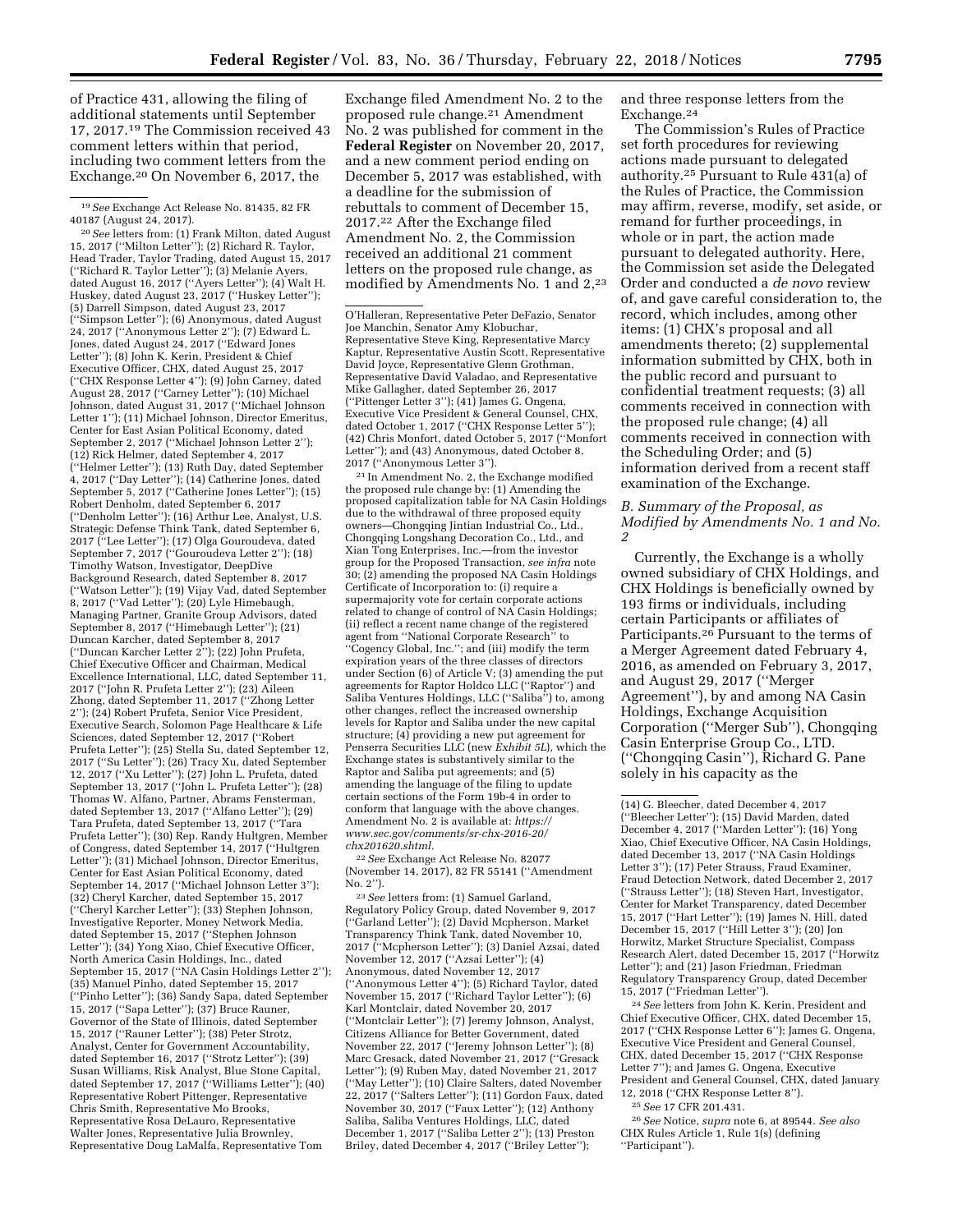Stockholders Representative thereunder, and CHX Holdings, Merger Sub would merge into CHX Holdings, which would then become a wholly owned direct subsidiary of NA Casin Holdings.<sup>27</sup> Under the Merger Agreement, current CHX Holdings stockholders would have the right to receive cash in exchange for their shares.28 The Exchange would continue to be a wholly owned subsidiary of CHX Holdings. Consummation of the Proposed Transaction is subject to the satisfaction of certain conditions precedent, including approval by the Commission of the proposed rule change.29 The Exchange represents that, after the closing of the Proposed Transaction, all of the outstanding and issued shares of NA Casin Holdings would be held by the following firms and individuals (referred to collectively as the ''upstream owners'') in the following percentages:

*Upstream Owners:* 30

• NA Casin Group, Inc. (''NA Casin Group''), a corporation incorporated under the laws of the State of Delaware and wholly owned by Chongqing Casin, a limited company organized under the laws of the People's Republic of China (''PRC'')—29%

• Castle YAC Enterprises, LLC (''Castle YAC''), a limited liability company organized under the laws of the State of New York, the sole member of which is Jay Lu,<sup>31</sup> a U.S. citizen and Vice President of NA Casin Group— 11%

• Raptor, a limited liability company organized under the laws of the State of Delaware—25%

• Saliba, a limited liability company organized under the laws of the State of Illinois—24.5%

• Five members of the CHX Holdings management team, all U.S. citizens collectively, 8.32%, with no one person attributed more than 5%

• Penserra, a limited liability company organized under the laws of the State of New York—2.18% 32

30*See* Amendment No. 2, *supra* note 22, at 55142. 31According to the Exchange, Jay Lu is associated with an affiliate of Chongqing Casin and is the son of Shengju Lu, the Chairman of Chongqing Casin. *See* Notice, *supra* note 6, at 89545, n.18. The Exchange represents that Castle YAC and NA Casin Group are related persons for the purpose of determining the ownership and voting concentration limits. *See* Amendment No. 2, *supra*  note 22, at 55142.

32*See* Amendment No. 1, *supra* note 13, at 7 (explaining that Cheevers & Co., Inc., one of the original upstream owners, merged with Penserra, with Penserra as the surviving entity).

After the closing of the Proposed Transaction, CHX would remain a national securities exchange, registered under Section 6 of the Exchange Act, 33 and an SRO, as defined in Section 3(a)(26) of the Exchange Act.34 In addition, following the closing, the Exchange's affiliated routing broker, CHXBD, would remain a Delaware limited liability company of which CHX Holdings would remain the sole member.35

To effect the Proposed Transaction, the Exchange proposes to amend its certificate of incorporation and bylaws (''CHX Bylaws''),36 the certificate of incorporation (''CHX Holdings Certificate'') and bylaws (''CHX Holdings Bylaws'') of CHX Holdings,37 and the Exchange's rules.38 The Exchange has also filed the following documents in connection with the Proposed Transaction: (1) The certificate of incorporation (''NA Casin Holdings Certificate'') and bylaws (''NA Casin

<sup>33</sup> 15 U.S.C. 78f.<br><sup>34</sup> 15 U.S.C. 78c(a)(26).<br><sup>35</sup> Prior to the change of proposed capital structure noticed in Amendment No. 2, the proposed capital structure for NA Casin Holdings following the close of the original proposed transaction would have been as follows: NA Casin Group, Inc.—20%; Chongqing Jintian Industrial Co., Ltd., a corporation incorporated under the laws of the PRC (''Chongqing Jintian'')—15%; Chongqing Longshang Decoration Co., Ltd., a corporation incorporated under the laws of the PRC (''Chongqing Longshang'')—14.5%; Castle YAC— 19%; Raptor—11.75%; Saliba—11.75%; Xian Tong Enterprises, Inc., a corporation incorporated under the laws of the State of New York (''Xian Tong'')— 6.94%; five members of the CHX Holdings management team, all U.S. citizens—0.88% (as equity incentives); and Penserra—0.18%. *See*  Amendment No. 2, *supra* note 22, at 55142.

36*See* Exhibits 5C and 5D. All Exhibits to the proposed rule change are available at: *[https://](https://www.sec.gov/rules/sro/chx/chxarchive/chxarchive2016.shtml) [www.sec.gov/rules/sro/chx/chxarchive/](https://www.sec.gov/rules/sro/chx/chxarchive/chxarchive2016.shtml) [chxarchive2016.shtml.](https://www.sec.gov/rules/sro/chx/chxarchive/chxarchive2016.shtml)* 

37*See* Exhibits 5A and 5B.

38*See* Exhibit 5E. The current CHX Holdings Certificate and CHX Holdings Bylaws require that, for so long as CHX Holdings controls the Exchange either directly or indirectly, any changes to the CHX Holdings Certificate or CHX Holdings Bylaws must be submitted to the board of directors of the Exchange and, if the Exchange's board determines that the change must be filed with, or filed with and approved by, the Commission under Section 19 of the Exchange Act and the rules thereunder, then the changes will not be effective until filed with, or filed with and approved by, the Commission. *See*  Article THIRTEENTH of the current CHX Holdings Certificate; and Article VIII of the current CHX Holdings Bylaws. Section 19(b) of the Exchange Act and Rule 19b–4 thereunder require an SRO to file proposed rule changes with the Commission. Although CHX Holdings is not an SRO, those portions of its certificate of incorporation and bylaws that are stated policies, practices, or interpretations (as defined in Rule 19b–4 under the Exchange Act) of the Exchange are rules of the Exchange and must therefore be filed with the Commission pursuant to section 19(b)(4) of the Exchange Act and Rule 19b–4 thereunder. Accordingly, the Exchange filed the CHX Holdings Certificate and CHX Holdings Bylaws with the Commission.

Holdings Bylaws'') of NA Casin Holdings; 39 (2) text of a proposed resolution of CHX Holdings' board of directors to waive certain ownership and voting limitations to permit the Proposed Transaction; 40 (3) the proposed NA Casin Holdings Stockholders' Agreement,<sup>41</sup> which includes transfer-of-share provisions for the upstream owners that provide a right of first offer, a right to acquire interest upon change of control, and a right to purchase new securities; and (4) put agreements between Saliba, NA Casin Group, and NA Casin Holdings (''Saliba Put Agreement''),42 Raptor, NA Casin Group, and NA Casin Holdings (''Raptor Put Agreement''),43 and Penserra, NA Casin Group, and NA Casin Holdings (''Penserra Put Agreement,'' and collectively with the Saliba and Raptor Put Agreements, the ''Put Agreements'').44 The Put Agreements would grant Saliba, Raptor, and Penserra, respectively, the right to compel NA Casin Holdings to purchase or arrange for an unspecified third party to purchase all or a portion of Saliba's, Raptor's, or Penserra's equity interest in NA Casin Holdings, respectively, during a 30-day window commencing two years after the close of the Proposed Transaction.45

39*See* Exhibits 5F and 5G. The proposed NA Casin Holdings Certificate and NA Casin Holdings Bylaws require that, for so long as NA Casin Holdings controls the Exchange, either directly or indirectly, any change to those documents must be submitted to the board of directors of the Exchange and, if the Exchange's board determines that the change must be filed with, or filed with and approved by, the Commission under Section 19 of the Exchange Act and the rules thereunder, then the changes will not be effective until filed with, or filed with and approved by, the Commission. *See*  proposed NA Casin Holdings Certificate, Article X; proposed NA Casin Holdings Bylaws, Article 11. Although NA Casin Holdings is not an SRO, those portions of its certificate of incorporation and bylaws that are stated policies, practices, or interpretations (as defined in Rule 19b–4 under the Exchange Act) of the Exchange are rules of the Exchange and must therefore be filed with the Commission pursuant to section 19(b)(4) of the Exchange Act and Rule 19b–4 thereunder. Accordingly, the Exchange filed the NA Casin Holdings Certificate and NA Casin Holdings Bylaws with the Commission.

- 40*See* Exhibit 5H.
- 41*See* Exhibit 5I.
- 42*See* Exhibit 5J.
- 43*See* Exhibit 5K.
- 44*See* Exhibit 5L.

45The Put Agreements state that the price of shares sold pursuant to each Put Agreement would be an amount equal to the total number of shares that each stockholder determines to sell, multiplied by the sum of the average initial price per share, plus the amount of the preferred return, which is a certain percentage of the average price per share per year compounded annually through the date of the exercise of the put right, less any distributions previously paid by NA Casin Holdings to the holders of the shares.

<sup>27</sup>*See* Notice, *supra* note 6, at 89544; and Amendment No. 2, *supra* note 22, at 55143.

<sup>28</sup>*See id.* 

<sup>29</sup>*See id.*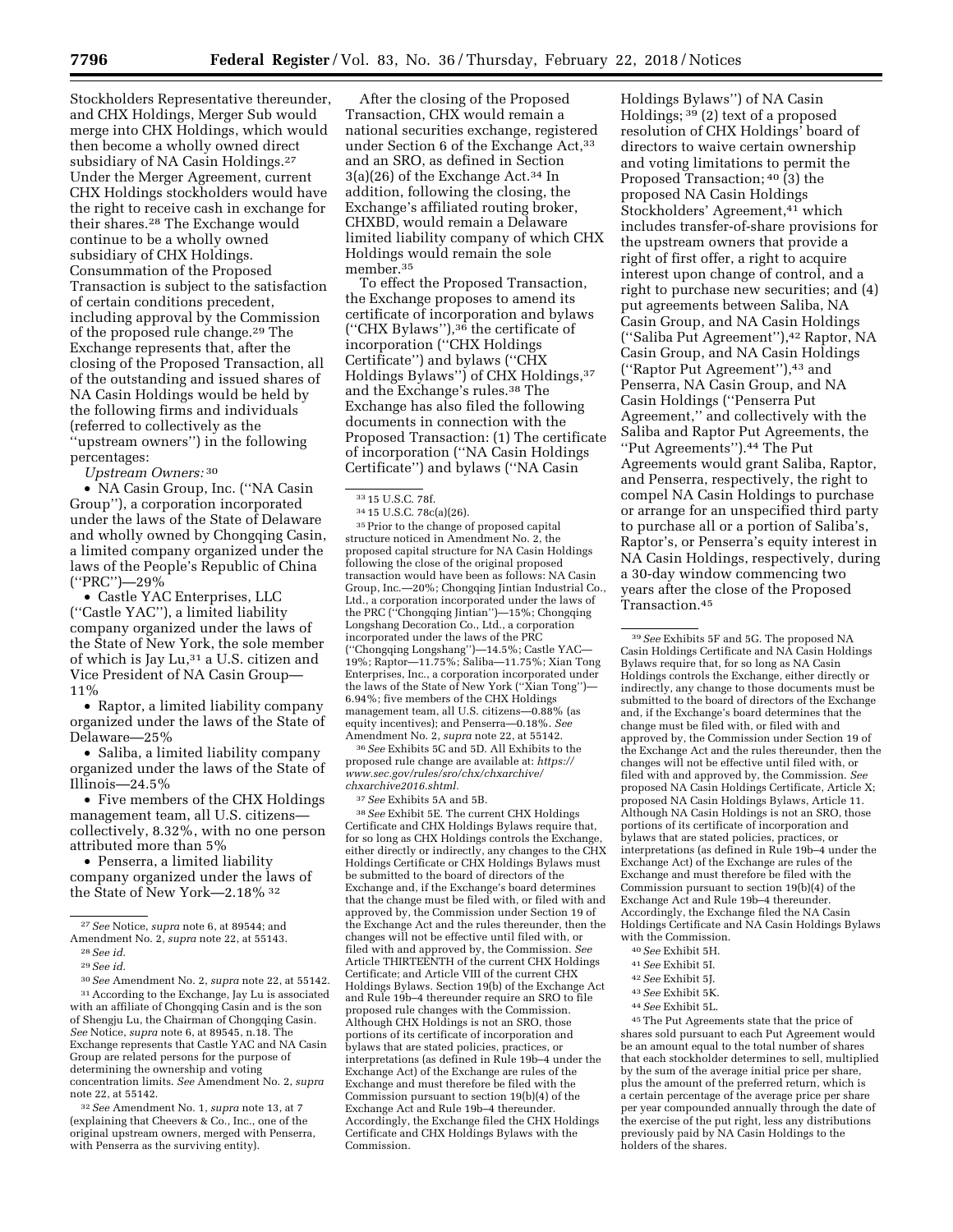The Exchange proposes several substantive and technical amendments to its corporate governance documents, rules, and the governing documents of CHX Holdings. Among other items, the proposed amendments revise provisions in the CHX Holdings Certificate relating to ownership and voting limitations. In addition, to govern the upstream owners, the Exchange proposes to establish in the NA Casin Holdings Certificate ownership and voting limitations that are identical to those contained in the proposed CHX Holdings documents. In particular, these provisions prohibit any Person,46 either alone or with its Related Persons,47 from beneficially owning shares of stock of CHX Holdings or NA Casin Holdings representing in the aggregate more than 40% of the then outstanding votes entitled to be cast on any matter unless specific procedures are followed prior to acquiring shares in excess of the ownership limitation.48 In addition, no Participant, either alone or with its Related Persons, would be permitted at any time to beneficially own shares of stock of CHX Holdings or NA Casin Holdings representing in the

47CHX proposes to define the term ''Related Persons'' in the NA Casin Holdings Certificate and CHX Holdings Certificate to mean: (1) With respect to any Person, any executive officer (as such term is defined in Rule 3b–7 under the Exchange Act), director, general partner, manager or managing member, as applicable, and all ''affiliates'' and ''associates'' of such Person (as those terms are defined in Rule 12b–2 under the Exchange Act), and other Person(s) whose beneficial ownership of shares of stock of NA Casin Holdings or CHX Holdings, as applicable, with the power to vote on any matter would be aggregated with such first Person's beneficial ownership of such stock or deemed to be beneficially owned by such first Person pursuant to Rules 13d–3 and 13d–5 under the Exchange Act; and (2) in the case of any Participant, for so long as CHX remains a registered national securities exchange, such Person and any broker or dealer with which such Person is associated; and (3) any other Person(s) with which such Person has any agreement, an arrangement or understanding (whether or not in writing) to act together for the purpose of acquiring, voting, holding or disposing of shares of the stock of NA Casin Holdings or CHX Holdings, as applicable; and (4) in the case of a Person that is a natural person, any relative or spouse of such Person, or any relative of such spouse, who has the same home as such Person or who is a director or officer of NA Casin Holdings or CHX Holdings, as applicable, or any of its parents or subsidiaries. *See* proposed CHX Holdings Certificate Article FOURTH, Section (b); and proposed NA Casin Holdings Certificate

<sup>48</sup> See proposed CHX Holdings Certificate Article FOURTH, Section (c)(i); and proposed NA Casin Holdings Certificate Article IX, Section (9).

aggregate more than 20% of the then outstanding votes entitled to be cast on any matter.49 Further, no Person that is subject to any statutory disqualification as defined in Section 3(a)(39) of the Exchange Act would be permitted at any time to beneficially own, either alone or with its Related Persons, shares of stock of CHX Holdings or NA Casin Holdings representing in the aggregate more than 20% of the then outstanding votes entitled to be cast on any matter.50 CHX also proposes cure provisions that would require CHX Holdings or NA Casin Holdings, as applicable, to call shares held in excess of these ownership limits, and to not register any shares transferred in violation of these ownership limits.51 These restrictions are described herein as the ''ownership limitations.''

In addition, both the CHX Holdings Certificate and NA Casin Holdings Certificate contain voting restrictions that would preclude any stockholder, either alone or with its Related Persons, from voting more than 20% of the then outstanding shares entitled to be cast on any matter unless specific procedures are followed prior to voting in excess of the limitation.52 Similarly, no Person, either alone or with its Related Persons, would be permitted to enter into an agreement, plan, or other arrangement that would result in an aggregate of more than 20% of the then outstanding votes entitled to be cast on a matter to be voted unless specific procedures are followed prior to entering into such an agreement, plan, or arrangement.53 The certificates of incorporation would also require that CHX Holdings and NA Casin Holdings disregard any votes cast in excess of the voting limitations.54 These restrictions are described herein as the ''voting limitations.''

Relevant to the ownership and voting limitations, the Exchange represents that there are two sets of Related Persons among the upstream owners: (1) Castle YAC and NA Casin Group and (2) the five members of the CHX Holdings

51*See* proposed CHX Holdings Certificate Article FOURTH, Sections (c)(i)(C), (c)(ii)–(iii), and (d); proposed NA Casin Holdings Certificate Article IX, Sections (9)(iii), (10), (11), and (13).

management team.55 Together, Castle YAC and NA Casin Group would hold a 40% ownership interest in NA Casin Holdings.56 The five members of the CHX Holdings management team would collectively hold an 8.32% ownership interest.

The Exchange also has proposed revisions to the corporate governance documents of NA Casin Holdings and CHX Holdings to provide notice requirements with respect to changes in ownership that may affect the ownership and voting limitations. Specifically, the NA Casin Holdings Certificate and CHX Holdings Certificate will provide that: (1) Each Person involved in an acquisition for shares of stock of the corporation shall provide the corporation with written notice 14 days prior to the closing date of any acquisition that would result in a Person having voting rights or beneficial ownership, alone or together with its Related Persons, of record or beneficially, of five percent or more of the then outstanding shares of stock of the corporation entitled to vote on any matter; (2) NA Casin Holdings and CHX Holdings will be required to provide 10 day advance written notice to the Commission of any such changes in ownership; (3) any Person that, either alone or together with its Related Persons, has voting rights or beneficial ownership of, five percent or more of the outstanding voting shares of CHX Holdings or NA Casin Holdings (whether by acquisition or by change in the number of shares outstanding or otherwise), will be required, immediately upon acquiring knowledge of its ownership, to give the board of directors of CHX Holdings or NA Casin Holdings, as applicable, notice of such ownership; (4) any Person that, either alone or together with its Related Persons, of record or beneficially, has voting rights or beneficial ownership of five percent or more of NA Casin Holdings or CHX Holdings must promptly update the corporation if its ownership stake in or voting power regarding NA Casin Holdings or CHX Holdings increases or decreases by one

<sup>46</sup>The NA Casin Holdings Certificate and CHX Holdings Certificate define ''Person'' to mean ''a natural person, partnership (general or limited), corporation, limited liability company, trust or unincorporated organization, or a governmental entity or political subdivision thereof.'' *See*  proposed CHX Holdings Certificate Article FOURTH, Section (b); proposed NA Casin Holdings Certificate Article IX, Section (4).

<sup>49</sup>*See* proposed CHX Holdings Certificate Article FOURTH, Section (c)(ii); proposed NA Casin Holdings Certificate Article IX, Section (10).

<sup>50</sup>*See* proposed CHX Holdings Certificate Article FOURTH, Section (d); and proposed NA Casin Holdings Certificate Article IX, Section (13).

<sup>52</sup>*See* proposed CHX Holdings Certificate Article FOURTH (b)(i); and proposed NA Casin Holdings Certificate Article IX, Section (5).

<sup>53</sup>*See* proposed CHX Holdings Certificate Article FOURTH (b)(i); and proposed NA Casin Holdings Certificate Article IX, Section (5).

<sup>54</sup>*See* proposed CHX Holdings Certificate Article FOURTH (b)(i); and proposed NA Casin Holdings Certificate Article IX, Section (5).

<sup>55</sup>*See* Amendment No. 2, *supra* note 22, at 55142. The Exchange represents that prior to the closing of the Proposed Transaction, these five members of the CHX Holdings management will enter into a voting agreement, which will require that, among other things, they vote as a block; the Exchange asserts that the terms of this voting agreement would render the members Related Persons. *See id.*  at n.28.

<sup>56</sup>*See id.* As noted above, NA Casin Group would hold a 29% ownership interest and Castle YAC would hold an 11% ownership interest. *See supra*  note 30 and accompanying text.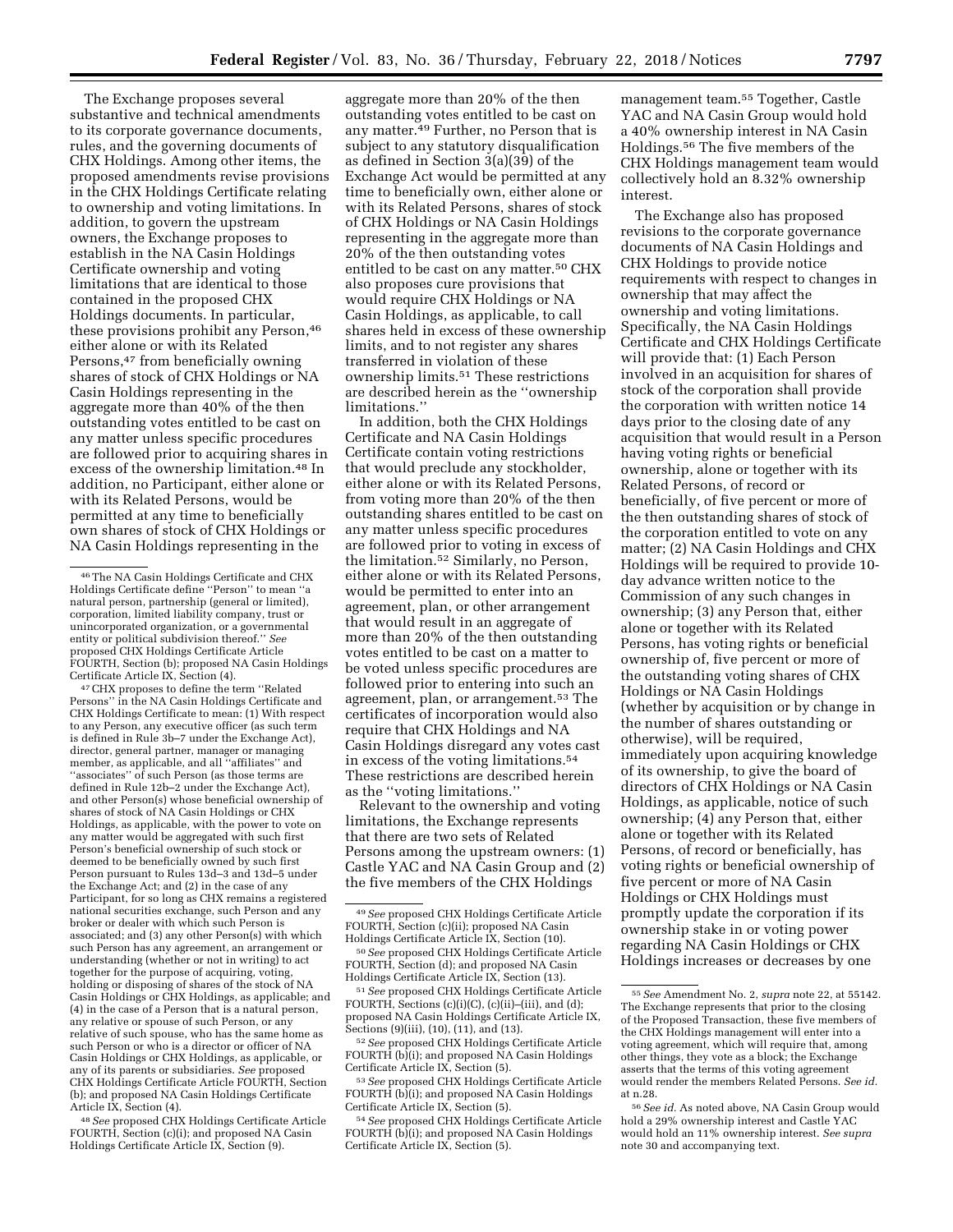percent or more; 57 and (5) each Person having voting rights or beneficial ownership of stock of NA Casin Holdings or CHX Holdings will be required to provide prompt written notice to the corporation regarding any changes to its Related Person status with respect to other Persons that own voting shares of stock of the corporation.58

Furthermore, Article VIII of the NA Casin Holdings Certificate sets forth a supermajority vote requirement for certain corporate actions.59 Specifically, Article VIII, Section (2) provides that except as otherwise prohibited by applicable law, the affirmative vote of the holders of at least 85% of the then outstanding NA Casin Holdings voting shares entitled to be cast on such matter is required for the following: (1) Any merger or consolidation of NA Casin Holdings or any subsidiary with any or any other corporation or other entity; (2) any sale, lease, exchange, mortgage, pledge, transfer or other disposition (in one transaction or a series of transactions) to or with any other corporation or other entity, of all or substantially all of the assets of NA Casin Holdings or any subsidiary; (3) the issuance or transfer by NA Casin Holdings or any subsidiary (in one transaction or a series of transactions) of any securities of NA Casin Holdings or any subsidiary that would result in any an individual, corporation, partnership, joint venture, limited liability company, governmental or regulatory body, unincorporated organization, trust, association or other entity: (i) Owning a majority of the shares of the common stock of NA Casin Holdings or (ii) owning a majority of the shares of voting stock of any subsidiary, unless the owner is NA Casin Holdings or a subsidiary; (4) the adoption of any plan or proposal for the liquidation or dissolution of NA Casin Holdings that is not the result of a transaction contemplated by the prior provisions; (5) any reclassification of securities (including any reverse stock split), recapitalization of NA Casin Holdings or any merger or consolidation of NA Casin Holdings with any of its subsidiaries or any other transaction which has the effect, directly or indirectly, of increasing the proportionate share of the outstanding shares of any class of equity or convertible securities of NA Casin Holdings or any subsidiary with the

59*See* Amendment No. 2, *supra* note 22, at 55144.

result that the owner or indirect owner of such shares becomes the holder of a majority of the shares of common stock of NA Casin Holdings; or (6) any agreement, contract, or other arrangement providing for any one or more of the previously listed actions.60

Additionally, CHX is amending the CHX Holdings Bylaws, 61 CHX Bylaws, 62 and NA Casin Holdings Bylaws,<sup>63</sup> to adopt provisions in each respective document to require that each of CHX Holdings, CHX, and NA Casin Holdings, as applicable, contemporaneously provide the Commission with any information it provides to any other U.S. governmental entity or U.S. authority pursuant to any agreement.

The proposed rule change also includes changes to CHX Holdings' and the Exchange's certificates of incorporation and bylaws addressing, among other items, board and committee composition and procedures, procedures regarding stockholder meetings, consent to U.S. federal court and Commission jurisdiction, and Commission access to corporate books and records related to the activities of the Exchange. The proposed rule change also adopts provisions in the new NA Casin Holdings Certificate and NA Casin Holdings Bylaws relating to these matters.

# **III. Discussion and Commission Findings**

Under Section 19(b)(2)(C) of the Exchange Act, the Commission must approve the proposed rule change of an SRO if the Commission finds that the proposed rule change is consistent with the requirements of the Exchange Act and the applicable rules and regulations thereunder; if it does not make such a finding, the Commission must disapprove the proposed rule change.<sup>64</sup> Additionally, under Rule 700(b)(3) of the Commission's Rules of Practice, the ''burden to demonstrate that a proposed rule change is consistent with the Exchange Act and the rules and regulations issued thereunder . . . is on the self-regulatory organization that proposed the rule change.'' 65 The description of a proposed rule change, its purpose and operation, its effect, and a legal analysis of its consistency with

65 17 CFR 201.700(b)(3).

applicable requirements must all be sufficiently detailed and specific to support an affirmative Commission finding.66 Any failure of a selfregulatory organization to provide the information elicited by Form 19b–4 may result in the Commission not having a sufficient basis to make an affirmative finding that a proposed rule change is consistent with the Exchange Act and the rules and regulations issued thereunder that are applicable to the self-regulatory organization.<sup>67</sup>

Section 6(b)(1) of the Exchange Act requires a national securities exchange to be so organized and have the capacity to be able to carry out the purposes of the Exchange Act and to comply, and enforce compliance by its members, with the provisions of the Exchange Act and its own rules.68 This encompasses not only a requirement that an exchange have the capacity to perform its functions as a self-regulatory organization, but also that it is so organized as to allow for sufficient Commission oversight.69 Section 6(b)(5) of the Exchange Act requires that the rules of a national securities exchange be designed, in general, to protect investors and the public interest.70

In reviewing the proposed rule change, the Commission has analyzed information provided by the Exchange, both in its public filings and subject to confidential treatment requests, as well as information derived from a recent staff examination of the Exchange.<sup>71</sup> Based on the information before the Commission, for each of the reasons discussed below (whether viewed independently or in combination), we are unable to find that the Exchange has met its burden to show that the proposed rule change is consistent with the Exchange Act and the applicable

70 15 U.S.C. 78f(b)(5).

71The Commission has also carefully considered the issues raised by commenters in its analysis of the information before it, and a more detailed description of the comments received, as well as the Exchange's responses, is included in the Appendix. As noted in the OIP (*see* OIP, *supra* note 8, at 6671), questions have been raised about the identity and veracity of a commenter. *See* GIJN Letter, *supra*  note 9; *see also* CHX Response Letter 2 regarding the submitter of the Ciccarelli Letter, *supra* note 10. Additionally, four comment letters have been submitted anonymously. *See* Anonymous Letter 1, *supra* note 9; Anonymous Letters 2 & 3, *supra* note 20; Anonymous Letter 4, *supra* note 23. Our analysis and conclusions, however, do not depend on the identity or affiliation of the author of the Ciccarelli Letter or the veracity of the assertions in such letter, or the identity of any particular commenter more generally. Rather, the Commission has considered the *substance* of the concerns raised by commenters in light of the information before it.

<sup>57</sup>*See* proposed NA Casin Holdings Certificate Article IX, Section (19)(i); proposed CHX Holdings Certificate Article Fourth(g)(i).

<sup>58</sup>*See* proposed NA Casin Holdings Certificate Article IX, Section (19)(ii); proposed CHX Holdings Certificate Article Fourth(g)(ii).

<sup>60</sup>*See id.* Moreover, such affirmative vote shall be required notwithstanding the fact that no vote may be required, or that a lesser percentage may be permitted, by applicable law. *See id.* 

<sup>61</sup>*See* proposed CHX Holdings Bylaws, Article

<sup>&</sup>lt;sup>62</sup> See proposed CHX Bylaws, Article XIII, Section 13.1.

<sup>63</sup>*See* proposed NA Casin Holdings Bylaws, Article 10, Section 10.1.3.

<sup>64</sup>*See* 15 U.S.C. 78s(b)(2)(C)(i).

<sup>66</sup> *Id.* 

<sup>67</sup> *Id.* 

<sup>68</sup> 15 U.S.C. 78f(b)(1).

<sup>69</sup> *Id.*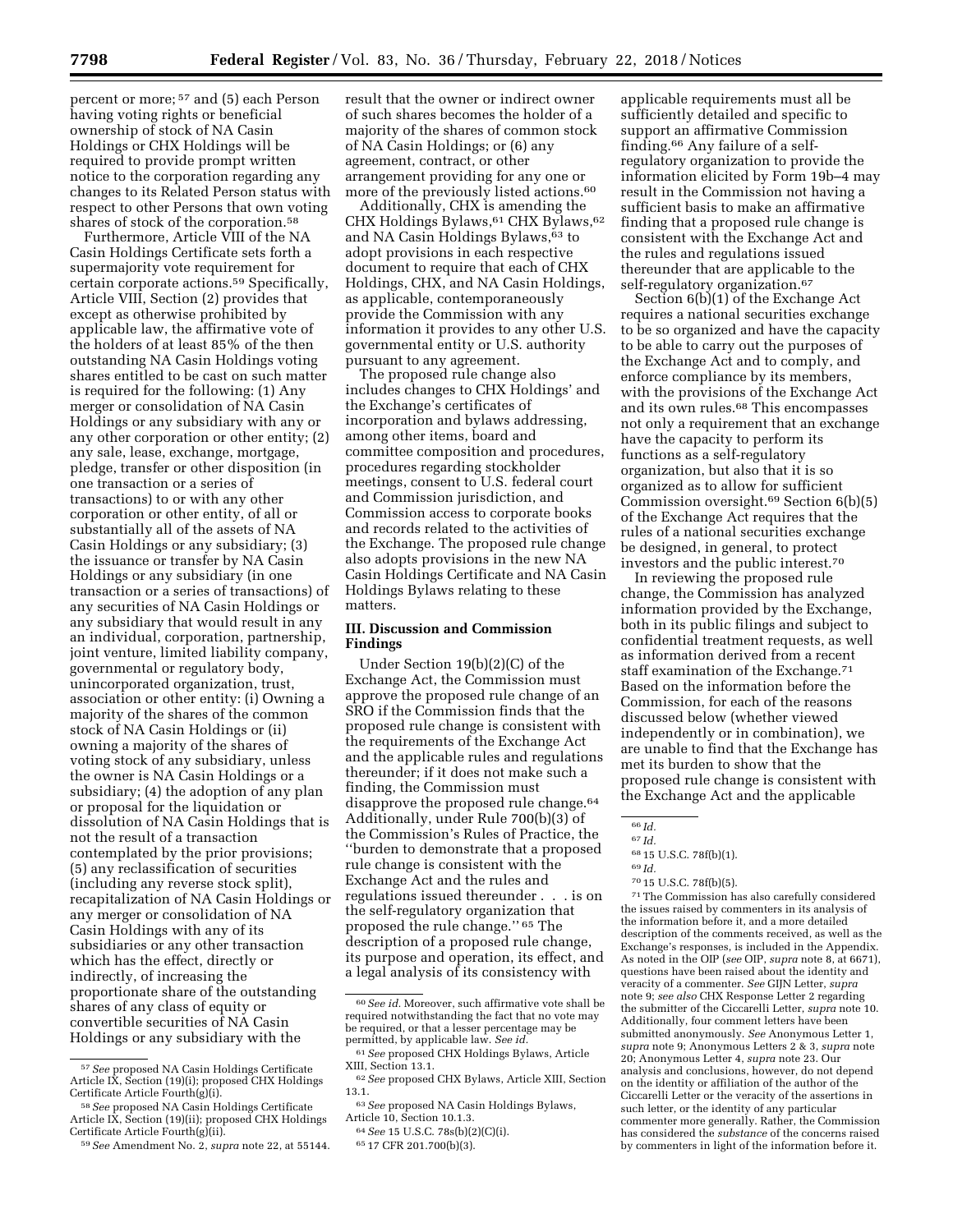rules and regulations thereunder. Accordingly, we disapprove the proposed rule change.72

# *A. Procedural Matters*

Section 19(b)(2)(D) of the Exchange Act requires the Commission to ''issue an order'' approving or disapproving a proposed rule change within 240 days.73 The Delegated Order was issued within that time period.74 We disagree with the Exchange's assertions that: (1) The stay of that order pending Commission review ''nullified'' its effectiveness, and (2) the approval of the Exchange's original proposed rule—since superseded by the Exchange's amended filing—remains in effect.

First, nothing about a stay vitiates the issuance of the underlying order. Moreover, at the time Congress enacted the time restrictions in Section 19(b)(2)(D) of the Exchange Act, it was known that the Commission could delegate authority to approve SRO rule filings pursuant to Exchange Act Section 4A, and that such delegated actions could be reviewed by the Commission, either at the request of a person aggrieved or on the Commission's own initiative.75 To construe Section 19(b)(2)(D) as requiring Commission review of an order by

75*See* 15 U.S.C. 78d–1 (enacted in 1987).

delegated authority to be completed within 240 days would undermine both the specific deadlines set forth in the statute and the Commission's ability to delegate functions. It would also leave the Commission insufficient time to engage in the independent, thoughtful analysis required by both the Exchange Act and the Administrative Procedure Act in cases in which either the Commission orders, or an aggrieved party seeks, review.

Nor is such a construction necessary to fulfill Congress's purpose in enacting the statutory timelines. Congress intended to ''streamline'' the rule filing process 76 and to encourage the Commission ''to employ a more transparent and rapid process for consideration of rule changes.'' 77 This purpose has been achieved. With rare exception, rule filings are determined, by delegated authority or otherwise, within 240 days.<sup>78</sup> Only a few delegated orders have been subject to Commission review.79

Finally, the proposed rule change now before the Commission differs from that addressed in the Delegated Order because the Exchange itself filed a material amendment to its original proposal after the Commission review of the delegated authority action began. The practical implications of the Exchange's assertion that the *original*  proposed rule is in effect—either by operation of law due to a failure to effectively meet the statutory time restrictions or because the delegated order approving the original proposed rules governs—are unclear. The transaction contemplated by the Exchange's original proposal was never consummated, and the revised proposal currently before the Commission contemplates a materially different transaction. Indeed, the actions of the Exchange make it clear that there is no substance to this argument. The Exchange itself opted to amend materially its prior proposal rather than submitting a new proposed rule change to alter the proposed rules it now argues had already been approved.<sup>80</sup>

authority or otherwise, within the statutory time frame. 79Of the 302 rule filings that were either

approved or disapproved in fiscal year 2017, four were brought before the Commission for review. Three of those were brought before the Commission on its own initiative, while one was subject to petitions for review filed by aggrieved persons. 80The Exchange also argues that the length of

review is inconsistent with Rule 103(a) of the

### *B. Discussion of Substantive Findings*

1. The Proposed Transaction's Compliance With the Ownership and Voting Limitations

As discussed above, in order to minimize the potential for persons who have ownership or voting interests in a national securities exchange to direct its operation so as to cause the exchange to neglect or otherwise fail to fulfill its obligations under the Exchange Act, the rules of such exchanges include ownership and voting limitations, as well as mechanisms to monitor for compliance with those limits.<sup>81</sup> Here, the Exchange's proposed ownership and voting limitations—which would govern the proposed upstream owners—are contained in the NA Casin Holdings Certificate.82 And proposed changes to the corporate governance documents and rules of CHX Holdings provide for ongoing information collection and monitoring to ensure future compliance with these limitations, pursuant to Section 6(b)(1) of the Exchange Act.

In its original filing, the Exchange represented that the Proposed Transaction complied with these

81*See supra* note 5 and accompanying text. 82*See* proposed NA Casin Holdings Certificate Article IX, Sections (5) (prohibiting any person, either alone or with its Related Persons from voting or causing the voting of shares of stock of the NA Casin Holdings representing in the aggregate more than 20% of the then outstanding votes entitled to be cast on any matter) and (9) (prohibiting any person, either alone or with its Related Persons, from beneficially owning shares of stock of NA Casin Holdings representing in the aggregate more than 40% of the then outstanding votes entitled to be cast on any matter). As explained *supra* note 39, those portions of NA Casin Holdings' certificate of incorporation and bylaws that are stated policies, practices, or interpretations of the Exchange are rules of the Exchange.

<sup>72</sup> In disapproving the proposed rule change, as modified by Amendments No. 1 and No. 2, the Commission has considered the proposed rule change's impact on efficiency, competition, and capital formation, *see* 15 U.S.C. 78c(f), and the points raised by the Exchange with regard to this consideration. The Exchange asserts that the Proposed Transaction would: (1) Result in substantial capital investment into the Exchange, which will better enable the Exchange to compete within the highly competitive U.S. securities market and better enable the Exchange to further the objectives of the Exchange Act (*see* Notice, *supra* note 6, at 89559); (2) enhance competition among the equity securities markets and provide new trading and capital formation opportunities for market participants and the investing public (*see*  Notice, *supra* note 6, at 89558–59); and (3) enhance cooperation between market participants from the two largest economies in the world, encourage additional international trading and listings in the U.S., and enhance the ability of CHX to continue to provide innovative trading functionalities and to offer new capital formation opportunities for emerging growth companies (*see* CHX Response Letter 3, *supra* note 10, at 2–3). The Commission has considered the Exchange's assertions and the discussion of these issues in the comments. *See also*  Appendix, *infra* note 142. We note that the basis of the Exchange's assertion that approving the Proposed Transaction would encourage additional international trading and listings is unclear and the Exchange has not provided any quantitative analysis to support this assertion. But even if the proposed rule change has the potential to promote efficiency, competition and/or capital formation, for the reasons discussed below, the Commission must disapprove the proposed rule change in light of its inability, on the current record, to find that it is consistent with the Exchange Act.

<sup>73</sup>*See* 15 U.S.C. 78s(b)(2)(D).

<sup>74</sup>*See supra* note 15.

<sup>76</sup>H.R. Rep. No. 111–517, at 727 (2010) (Conf. Rep.).

<sup>77</sup>S. Rep. No. 111–176, at 106 (2010). 78 During fiscal year 2017, 302 rule filings were either approved or disapproved pursuant to Section 19(b)(2). All of these were acted on, by delegated

Commission's Rules of Practice and is inconsistent with Section 3(f) of the Exchange Act. Rule 103(a) provides that the Rules of Practice ''shall be construed and administered to secure the just, speedy, and inexpensive determination of every proceeding.'' We do not believe that the Commission's review violates this general principle in light of the material amendment made by the Exchange to the proposed rule change during the pendency of Commission review, the substantial comments received on the proposed rule change and amendments thereto, and, as discussed below, the fact that questions about the compliance of the proposed ownership structure with the Exchange's ownership voting limitations and the ability of the Exchange and the Commission to exercise sufficient oversight in the future remain outstanding. Moreover, the Exchange misconstrues Section 3(f), which does not focus on the efficiency of the *Commission review process.* Instead, it focuses on whether the *proposed rule* promotes efficiency, competition, and capital formation. *See* 15 U.S.C. 78c(f) (''Whenever pursuant to this title the Commission is engaged in . . . the review of a rule of a self-regulatory organization, and is required to consider or determine whether an action is necessary or appropriate in the public interest, the Commission shall also consider . . . whether *the action* will promote efficiency, competition, and capital formation.'') (emphasis added).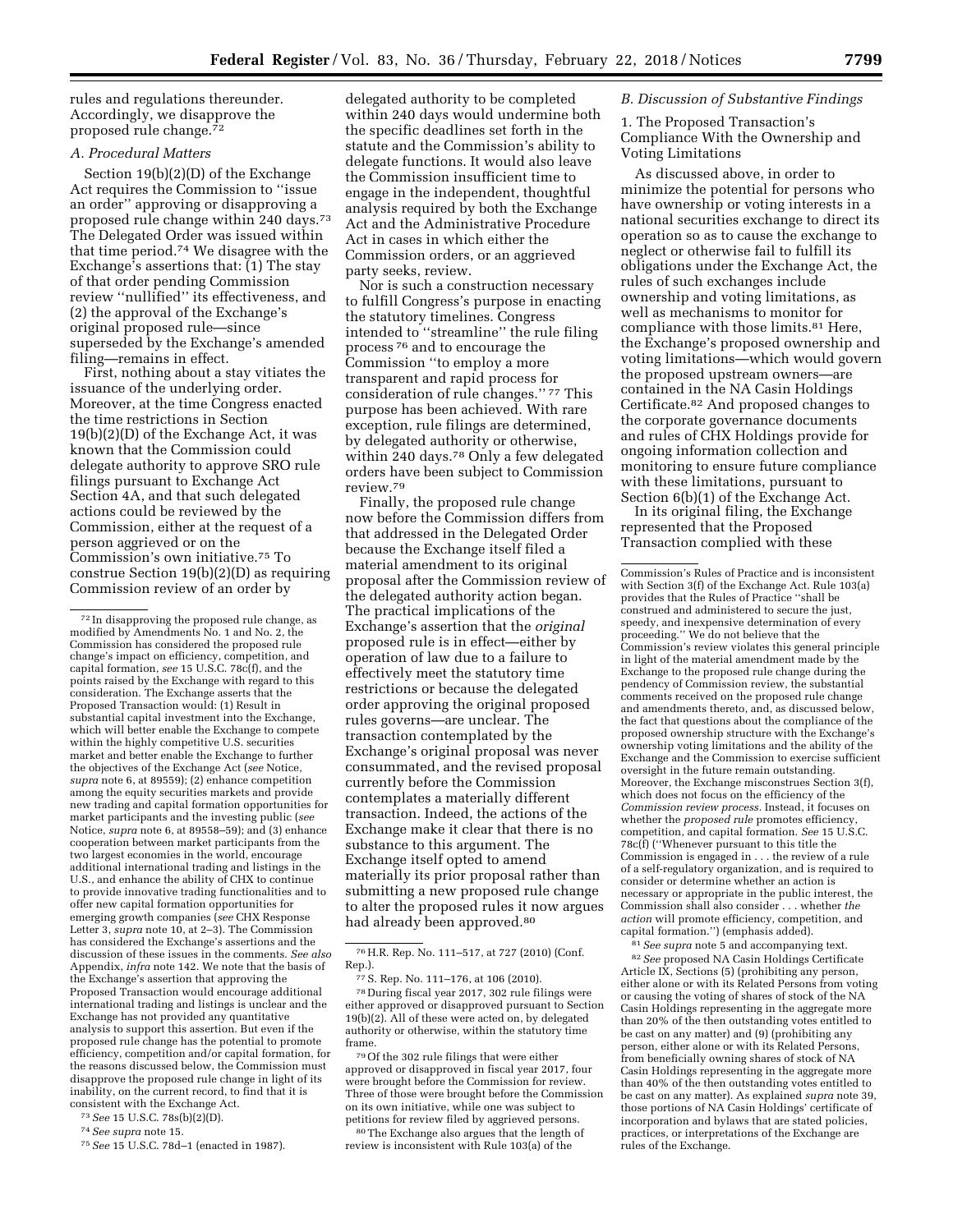ownership and voting limitations, stating that the only Related Persons among the proposed upstream owners were Castle YAC and NA Casin Group, which would collectively hold a 39% interest in NA Casin Holdings. Commenters, however, asserted that NA Casin Group had undisclosed connections, financial and otherwise, to other proposed upstream owners such that it could exercise undue influence over the Exchange.83 In an effort to clarify the relationships among the proposed investors in the consortium and to verify the source of funds used for the Proposed Transaction by the various entities involved—including whether NA Casin Group or related entities were providing, directly or indirectly, undisclosed funding for other proposed upstream owners' participation in the Proposed Transaction—Commission staff reviewed information derived from an ongoing examination of CHX and, beginning in July of 2017, requested additional documents and information from CHX.

CHX responded with documents and information, accompanied by a request for confidential treatment, that gave rise to additional questions. In a series of follow-up requests for information pertaining to the proposed upstream owners, Commission staff continued to seek additional information from CHX.84 While CHX provided documents and information in response to the staff's successive requests, the information made available to the Commission was insufficient to verify the ultimate source of the funds certain of the proposed upstream owners were using to fund their part of the transaction. It also raised questions about potential undisclosed connections between purportedly unrelated members of the investor consortium.

For example, the information provided, as well as information derived from the Commission staff's own due diligence, indicated potential connections between Shengju Lu, his son Jay Lu (who controls Castle YAC), or Chongqing Casin (the entity Shengju Lu controls) on one hand and the funds used by one of the members of the original investor consortium, Xian Tong, on the other hand. It appeared from Commission staff research and a review of certain bank records and supporting documents provided by the Exchange that Xian Tong received funding from

<sup>84</sup> The staff orally requested information from CHX on July 27, 2017, and August 4, 2017, and provided CHX with a written document request on September 18, 2017.

an individual and entities that may have familial and financial connections to Shengju Lu or Jay Lu (neither of whom, according to representations submitted by the Exchange, was a Related Person to Xian Tong).

As another example, the funds used by Chongqing Longshang and Chongqing Jintian to fund their respective shares of the Proposed Transaction were purportedly derived from payments owed to them under preexisting business contracts. But the amount of each of those payments (which approximated the amount of their respective levels of investment in the Proposed Transaction), and the timing of their receipt of those payments, raised questions about whether they were, in fact, bona fide payments under those business contracts.

Shortly after Commission staff requested additional documents and information in an attempt to resolve questions about the source of funds used by these three entities and whether there were, in fact, undisclosed connections between those funds and other proposed investors, Chongqing Jintian, Chongqing Longshang, and Xian Tong withdrew from the Proposed Transaction.85 CHX then stated that it was unable to provide certain documents and information the Commission staff requested regarding those proposed owners,<sup>86</sup> leaving various questions unanswered.

The significance of these unanswered questions to the Commission's review did not disappear with the withdrawal of the former proposed upstream owners. Although Xian Tong, Chongqing Longshang, and Chongqing Jintian are no longer parties to the Proposed Transaction, as described in Amendment No. 2, Shengju Lu and Chongqing Casin remain central to the Proposed Transaction. Together with Jay Lu's Castle YAC, they would control the largest block (40%) of the outstanding shares in NA Casin Holdings following consummation of the Proposed Transaction. If, in fact, Shengju Lu or Chongqing Casin had undisclosed relationships with, or provided undisclosed funding directly or indirectly to, the withdrawn investors, the representations made in connection

with the initial rule filing and Amendment No. 1 would have been inaccurate. That potential (and unresolved) inaccuracy, in turn, would raise questions about the accuracy of the representations made regarding the current structure of the Proposed Transaction and its compliance with the ownership and voting limitations.87 Thus, regardless of the reasons for the withdrawal of these three members of the original investment consortium, their withdrawal and CHX's inability to provide the information requested by Commission staff prior to that withdrawal leaves the Commission unable to resolve questions that bear on its assessment of the current structure of the Proposed Transaction.

These concerns about the possibility of, and the risks posed by, undisclosed relationships are exacerbated by the terms of the Put Agreements, which heighten the potential for circumvention of the ownership limitations.88 Under those agreements, Raptor, Saliba, and Penserra can sell their shares to NA Casin Holdings, or an unspecified thirdparty purchaser, after 24 months for a guaranteed return on their investment. These entities—which would collectively receive 51.68% of NA Casin Holdings' outstanding shares in the Proposed Transaction—therefore appear to be taking only minimal economic risk, with the bulk of the economic risk appearing to be borne by the remaining investors, primarily Chongqing Casin and its related entities. Said another way, while their proposed ownership is described as including a substantial purchase of equity with a put option, in many ways, from an economic perspective, this portion of the Proposed Transaction resembles a loan arrangement with an option to convert the loan into equity (which, as described below, would be acquired at a discounted price vis-a`-vis the price

88Commenters also raised this concern. *See, e.g.,*  Appendix, *infra* notes 223–230, and accompanying text.

<sup>83</sup>*See* Appendix, *infra* notes 112–117 and

<sup>85</sup>Commenters and the Exchange disagreed regarding the reason for these investors' withdrawal. *Compare, e.g.,* Appendix, *infra* notes 244–247 and accompanying text *with* notes 278–282 and accompanying text.

<sup>86</sup>While NA Casin Holdings and the Exchange contend that these investors provided all of the information requested by staff, this is not borne out by the confidential record before the Commission. *See* NA Casin Holdings Letter 2, *supra* note 20, at 2; and CHX Response Letter 7, *supra* note 24, at 2.

<sup>87</sup> In response to comments raising questions about potential undisclosed relationships between the original upstream owners, the Exchange pointed to opinions of counsel provided to the Commission regarding the proposed upstream owners as well as to the approval of the Proposed Transaction by the Committee for Foreign Investment in the United States (''CFIUS''). But the opinions of counsel proffered by the Exchange expressly relied upon, and assumed the accuracy and completeness of, certificates, letters and oral and written statements and representations provided by others, including the investors themselves. They are therefore insufficient to obviate the questions raised by the specific facts before us. Similarly, it is not clear from the record available to us that CFIUS's consideration of national security concerns included an analysis of the relationship between the proposed upstream owners in light of the Exchange's ownership and voting limitations.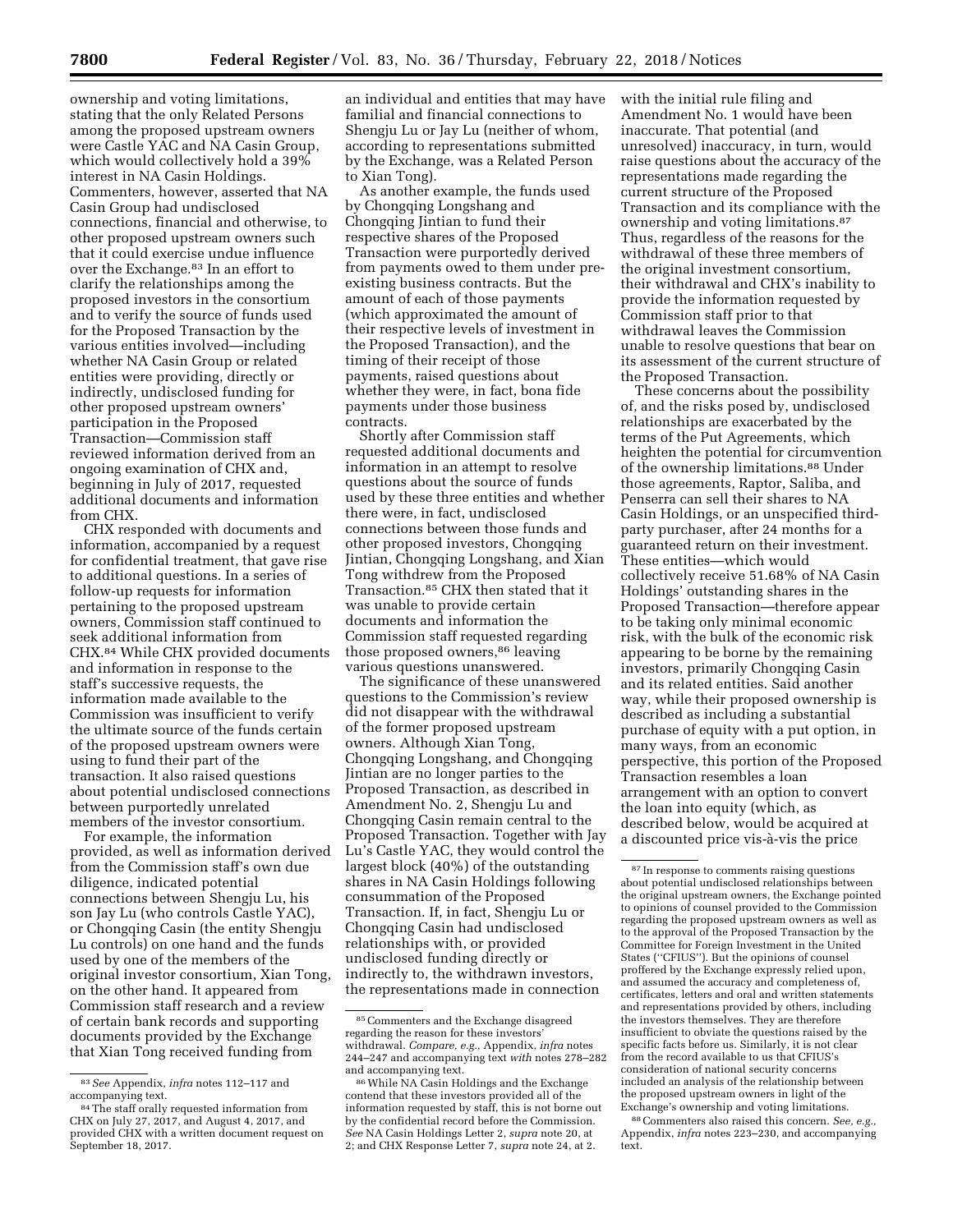paid by other investors in the Proposed Transaction). This raises concerns, which the Exchange has not allayed, both about the economic realities of the Proposed Transaction and about whether the ownership group would as a practical matter be dominated by those entities that appear to be bearing the bulk of the risk of equity ownership.89

The Exchange states that concerns about circumvention of the ownership and voting limitations are mitigated by the fact that NA Casin Holdings cannot compel exercise of the puts. But regardless of who initiates any transactions triggered by the Put Agreements, the proposed investors who are parties to those agreements are guaranteed a return on a discounted investment. In other words, the Exchange's arguments regarding the voluntary nature of the Put Agreements do not fully take into account or explain the underlying and asymmetric economic relationship between the investors who have the benefit of puts and those who do not. The Exchange also asserts that the Put Agreements are similar to other such agreements that have been approved by the Commission.90 But the economic substance of the prior agreements the Exchange cites as comparable is materially different from the substance present here. The Miami International Securities Exchange, LLC (''MIAX'') agreements do not provide for a guaranteed return on investors' initial purchase price.91 Rather, they allow for a put option at a fixed percentage of fair market value at the time of the sale, which may not lead to the receipt of a premium on investment.92 And, while there may be—as the Exchange asserts—

90*See* Appendix, *infra* notes 303–304 and accompanying text. *See also* Appendix, *infra* note 288 and accompanying text.

91*See* Appendix, *infra* note 303 and

reasonable business purposes for the premium guaranteed by the terms of the Put Agreements here, neither the Exchange nor the proposed upstream owners have sufficiently explained what those purposes are.<sup>93</sup>

Commission staff's inability to obtain sufficient documentation to verify the relationships between, and the source of funds used by, the original and subsequent proposed upstream owners leaves us unable to find that the Exchange has met its burden of showing that—upon consummation of the Proposed Transaction—the Exchange would be organized in compliance with its own rules and, accordingly, unable to find that the Exchange has met its burden of showing that the proposed rule change is consistent with Section 6(b)(1) of the Exchange Act.

2. Monitoring for Future Compliance With the Exchange's Own Rules

The fact that the Commission staff's extensive, iterative requests to the Exchange during the review process resulted in an insufficient basis for us to find that the Proposed Transaction complies with the ownership and voting limitations separately calls into question the Exchange's ability to ensure *ongoing*  compliance with those limitations. If approved, the proposed rule change would require extensive information gathering and monitoring in order to ensure continuing compliance with the ownership and voting limitations. For example, the Exchange would be required to monitor compliance with:

• Voting limits on a person (individually or with its Related Persons) subject to any statutory disqualification;

• a requirement that CHX Holdings or NA Casin Holdings call shares held in excess of ownership limits;

• a prohibition on registering shares transferred in violation of ownership limits;

• procedural requirements to ensure compliance with the voting limitations; and

• a range of notice requirements relating to various changes in ownership or Related Person status.94

Similarly, if the Put Agreements are exercised, the Exchange would be required to ensure that any new investors satisfy the many restrictions on ownership (including on ownership by Related Persons).

The inability of the Exchange to obtain documents and information necessary for it and the Commission to resolve key questions regarding the funding of, and relationships between, upstream investors—notwithstanding its strong incentive to do so in light of the pending Commission review of the proposed rule change—raises significant doubts about the Exchange's ability to engage in this extensive monitoring following approval of the Proposed Transaction.<sup>95</sup> We therefore find that the Exchange has not provided a sufficient basis for us to conclude that it would be able to ensure compliance with the ownership and voting limitations following consummation of the Proposed Transaction.96

As a result, the Commission is unable to find on the current record that the Exchange has met its burden 97 of showing that the proposed rule change is consistent with the requirement under Section 6(b)(1) that the Exchange be so organized and have the capacity to comply with its own rules.

We are also not moved by the Exchange's suggestion that we should be comfortable with the proposed ownership arrangements, including the puts and the discount, and nonetheless approve the proposed rule change because we have broad oversight authority, will receive notice of the transfer of shares, and can take recourse to mitigate non-compliance with the

96The Exchange asserts that its board, which is subject to independence requirements under the Exchange Act, would approve future material changes to the Exchange. *See* Appendix, *infra* note 163 and accompanying text. Given the Exchange's inability to obtain information necessary to ascertain whether potential investors satisfied the proposed ownership limitations, we question whether the Exchange or its board would be able to monitor for such changes, much less ensure that any such changes are made only following approval by the board. The Exchange also notes that the upstream owners pledge to maintain relevant books and records in the United States, thus allowing it and the Commission to monitor compliance. *See also* CHX Response Letter 6, *supra* note 24, at 3. In light of the Exchange's difficulty obtaining necessary information in connection with the Proposed Transaction and for the additional reasons described in Subsection 4, below, we are not persuaded that the potential availability of books and records in the United States adequately addresses the concerns described in this section.

97*See supra* notes 65–67 and accompanying text.

<sup>89</sup>Questions about the economic realities of the Proposed Transaction, as well as the appearance that certain investors may have an out-sized influence over the Exchange—in circumvention of the purpose of the ownership and voting limitations—are compounded by the pricing structure of the Proposed Transaction, which was provided to the Commission subject to confidential treatment requests. For example, investors are paying significantly different amounts for shares that appear to have the same rights. The proposed investors who are parties to the Put Agreements are paying significantly less, reinforcing the appearance that they are taking less risk in the Proposed Transaction. NA Casin Group and Castle YAC, in turn, are paying significantly more than the other investors, on a per share basis. Therefore, the ownership percentages may not accurately reflect the relative investment amounts committed or risks undertaken by the various entities. This raises concerns that the percentage of ownership does not accurately reflect the investors' relative influence over the Exchange.

accompanying text. 92*See id.* 

<sup>93</sup>*See* Appendix, *infra* note 304 and accompanying text (stating only that there are ''legitimate and well-established business purposes'' for the Put Agreements); NA Casin Holdings Letter 3, *supra* note 23, at 3 (stating that the Put Agreements serve as a ''liquidity mechanism'' and ''provide a window of opportunity for certain investors to exit their investment during a brief window two years after the closing''); and Saliba Letter 2, *supra* note 23, at 3 (explaining the Put Agreements but not explaining why they were put in place).

<sup>94</sup>*See supra* notes 57–58 and accompanying text.

<sup>95</sup>Commenters express similar concerns, asserting that it would be difficult, if not impossible, for the Exchange and the Commission to monitor compliance with these rules after approval and consummation of the Proposed Transaction. *See, e.g.,* Appendix, *infra* note 152 and accompanying text.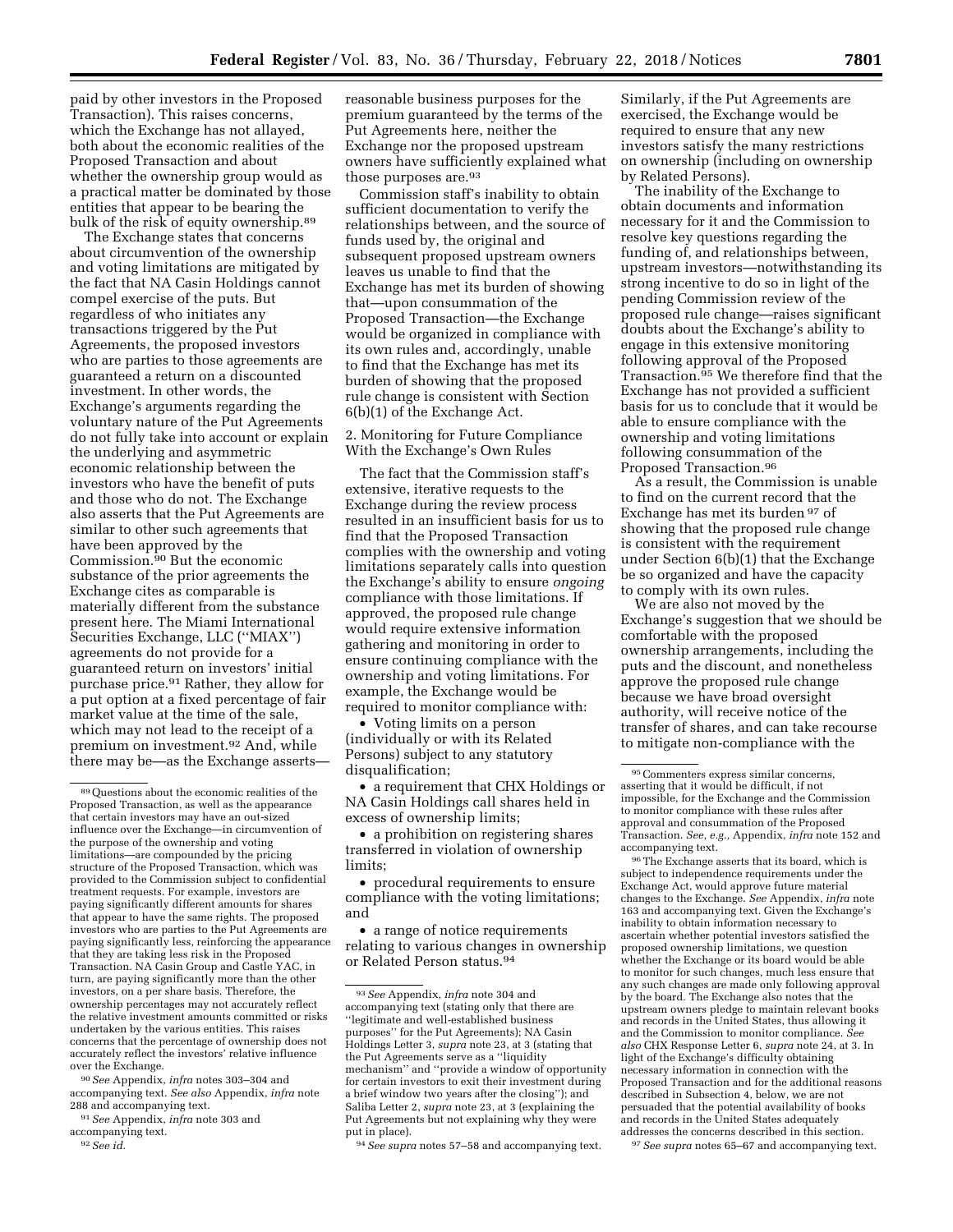ownership and voting limitations in the future through suspending, censuring, or deregistering CHX as an SRO pursuant to Section 19(h)(1) of the Exchange Act.98 In other words, the Exchange is arguing that we should not be concerned about the risk of subsequent transfers that are inconsistent with the Exchange Act, or an inability on its part to monitor for such transactions, because we have the authority to take action to prevent any such transfers in the future. But Section 19(b)(2)(C) of the Exchange Act requires disapproval of a proposed rule change in the absence of an affirmative finding by the Commission that the rule change is consistent with the Exchange Act and rules and regulations thereunder. This includes a finding of consistency with Section 6(b)(1) of the Exchange Act. Our ability to seek recourse for future violations (assuming they are reported to us or we are otherwise able to detect them) is not a sufficient basis on which to make this finding if we are unable to find, at the time we consider the proposed rule change, that the proposed rules as implemented would meet this requirement.99 As discussed above, we are unable to conclude that the proposed rules meet the requirement.

### 3. The Supermajority Approval Requirement

The Commission is also unable to find that the provision in the NA Casin Holdings Certificate requiring supermajority approval for certain transactions is consistent with Section 6(b)(1) of the Exchange Act. As discussed above, the NA Casin Holdings Certificate would require approval by the holders of 85% of the shares of the company's common stock to undertake certain corporate transactions related to NA Casin Holdings or any of its subsidiaries, including CHX Holdings and the Exchange.100 In effect, this provision would allow each stockholder that holds 15% or more of the voting stock of NA Casin Holdings to veto certain transactions, including those designed to raise capital to fund the regulatory operations of the Exchange.<sup>101</sup> Based on its terms, such a

100*See supra* notes 59–60 and accompanying text. 101The Exchange has acknowledged the importance of raising additional capital to further

veto appears contrary to the goal underlying voting limitations: Preventing a single stockholder from exercising undue influence over a national securities exchange or interfering with its SRO obligations. And there is nothing in the record that otherwise explains why this provision does not undermine that regulatory goal. Moreover, the introduction of the supermajority restriction after the withdrawal of three of the original proposed investors, and the revisions to the pricing structure of the Proposed Transaction, reinforces the concerns discussed above regarding whether certain investors could in effect dominate the ownership group.102 Therefore, based on the current record, the Commission is unable to find that the proposed rule change is consistent with Section  $6(b)(1)$  of the Exchange Act.

# 4. Ability To Conduct Sufficient Oversight

Finally, the Exchange's inability to obtain sufficient information to ensure compliance with the ownership and voting limitations during the rule filing process leaves us unable to find that the proposed transaction satisfies Section 6(b)(1)'s requirement that an exchange have the capacity to carry out the purposes of the Exchange Act, which includes allowing for sufficient Commission oversight.

Congress has charged the Commission ''with supervising the exercise of . . . self-regulatory power in order to [ensure] that it is used effectively to fulfill the responsibilities assigned to the self-regulatory agencies[.]'' 103 Access to books and records plays an integral role in the Commission's exercise of such oversight. To facilitate that access, Exchange Act Rule 17a–1(c) requires every national securities exchange, ''upon request of any representative of the Commission, [to] promptly furnish to the possession of such representative copies of any documents required to be kept and preserved by it[.]" 104

The Exchange asserts that it will be able to ensure that the Commission has access to such books and records, notwithstanding the significant role played by foreign investors in the

Proposed Transaction. In particular, the Exchange notes that the remaining foreign upstream owner has submitted to United States jurisdiction and that this owner pledges to maintain relevant books and records in the United States. But we are unable to conclude that these assurances are sufficient to support a finding that the proposed rule change is consistent with the requirements of the Exchange Act, including the provisions of Section 17(b)(1) and Exchange Act Rule 17a–1.

Because under the terms of the Proposed Transaction the most significant stockholder of NA Casin Holdings would be wholly owned by a foreign entity, material portions of the relevant records may not be under the Exchange's control. As a result, the judgment about which of those books and records are sufficiently related to the activities of the Exchange that they must be maintained in the United States would rest in the first instance with the foreign indirect upstream owner.105 Indeed, the Exchange was unable to obtain necessary information about sources of funds for, and relationships between, certain investors in the Proposed Transaction, which further supports our conclusion that the Exchange has not demonstrated that it will be able to identify or access books and records that may relate to ownership of the Exchange or to its activities, much less to ensure that such books and records are in fact kept in the United States.

This concern is particularly significant in our analysis because the nature of the reviews that we and the Exchange must conduct—including monitoring compliance with the ownership and voting limitations and compliance with Exchange Act requirements more broadly—requires prompt access to documents. Without the assurance of such access, neither the Commission nor the Exchange will be able to reliably assess compliance with the requirements in the proposed corporate documents, to look behind the attestations made by stockholders, or to monitor compliance with the ownership and voting limitations more broadly.

<sup>98</sup>*See* Appendix, *infra* note 307 and accompanying text.

<sup>99</sup>Similarly, the Exchange asserts that its board, which is subject to independence requirements under the Exchange Act, would approve future material changes to the Exchange. *See* Appendix, *infra* note 163 and accompanying text. But in light of the particular questions raised in our review of the Proposed Transaction, we do not believe a general assurance that we can rely on future board processes is sufficient to resolve these concerns.

capitalize the Exchange so that it may continue to meet its regulatory obligations. *See* Notice, *supra* 

<sup>102</sup> This requirement also limits the extent to which the compliance of CHX's board with independence requirements can be seen as mitigating concerns about undue influence by certain stockholders, as the Exchange contends.

<sup>103</sup>S. Rep. No. 94–75, at 23 (1975).

<sup>104</sup> 17 CFR 240.17a–1; *see also* 15 U.S.C. 78q(b)(1).

<sup>105</sup>The Commission periodically encounters difficulties in arranging for the on-site review of, or production of, books and records held by foreign entities due to a variety of reasons, including privacy and blocking statutes and difficulties in obtaining assistance from foreign authorities in connection with inspections and examinations. Chinese entities, even those seeking to be directly regulated by the Commission, have presented significant challenges in connection with ensuring compliance with these requirements. *See, e.g., Matter of Dagong Global Credit Rating Co., Ltd.,* Rel. No. 34–62968 (September 22, 2010).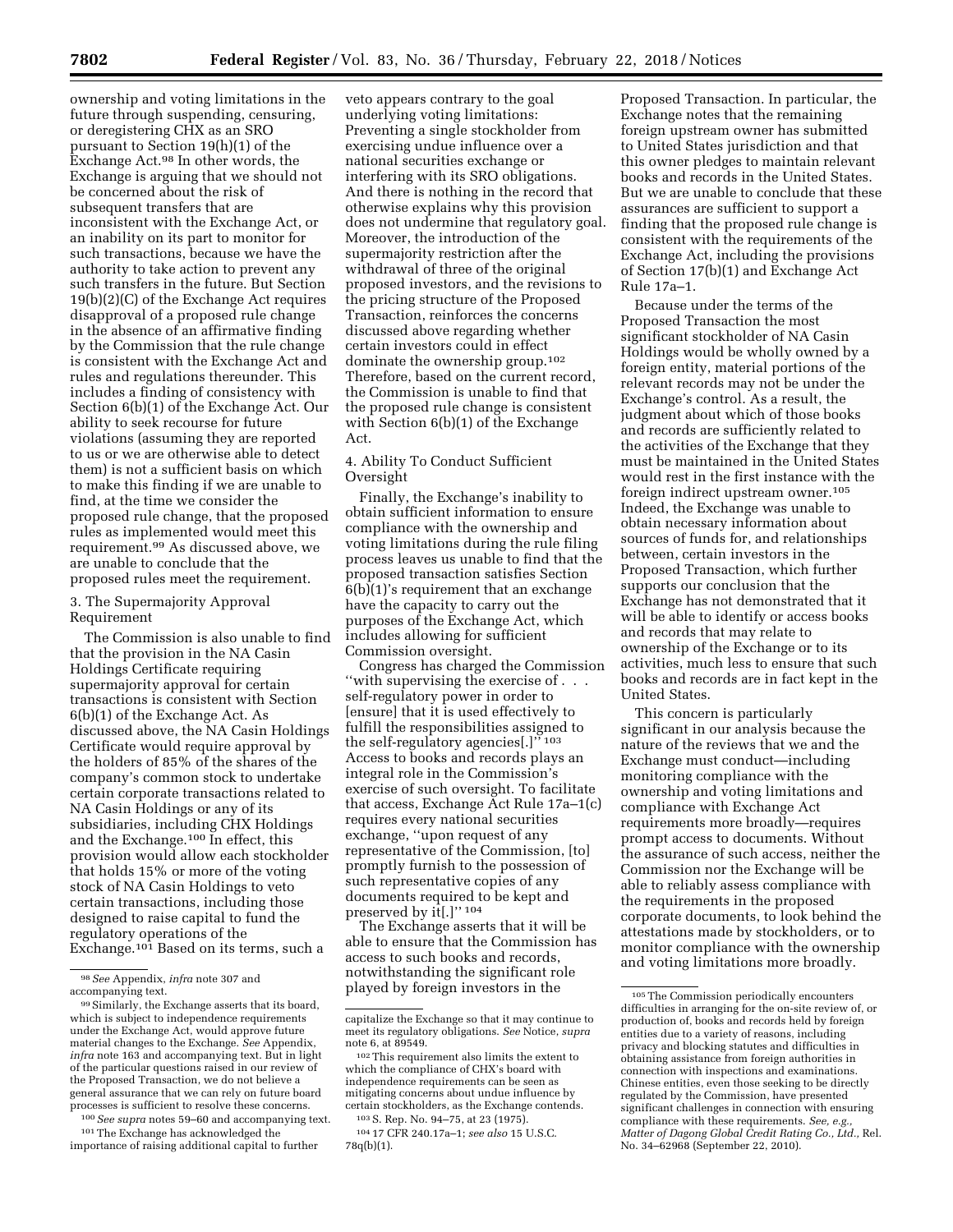We have approved exchange rules that may, at least theoretically, raise similar questions about access to books and records.106 We also recognize that some exchange rules do not provide for the maintenance of such books and records in the United States.107 The Proposed Transaction, however, raises particular concerns not present in these other transactions approved by the Commission. Unlike approved rule changes for other exchanges, the proposed rule change here does not include specific provisions to facilitate and incentivize non-U.S. exchange owners to provide the Commission access to books and records.108

Because we cannot conclude, on the current record, that such access will be assured or that the Exchange will be able to satisfy Rule 17a–1(c), we are unable to find that the proposed rule change is consistent with Section 6(b)(1)'s requirement that the Exchange be so organized and have the capacity to comply with the Exchange Act, and to perform its functions as a selfregulatory organization, which includes allowing for sufficient Commission oversight.

Separately, we note that Section 6(b)(5) of the Exchange Act requires that the rules of a national securities exchange be designed, in general, to protect investors and the public interest. Here, the proposed rules are designed to effect the Proposed Transaction as

107*See, e.g.,* Exchange Act Release No. 66871 (April 27, 2012), 77 FR 26323 (May 3, 2012); NYSE Euronext Approval Order, *supra* note 5; ISE Approval Order, *supra* note 106; and EDGX and EDGA Registrations, *supra* note 5.

108*See, e.g.,* ISE Approval Order, *supra* note 106, at 71983–84 (describing a procedure developed between the Commission and the Swiss Federal Banking Commission to facilitate access to books and records and noting that the failure of a non-U.S. upstream owner to adhere to its commitment to provide access to books and records would trigger a call option that would cause the non-U.S. upstream owners to lose control of the exchange); EDGX and EDGA Registrations, *supra* note 5, at 13153 (noting that the safeguards described in the ISE Order would apply equally to books and records related to EDGX and EDGA). 109S. Rep. No. 94–75, at 23 (1975).

currently structured and, if approved, the amended rules would be implemented through consummation of the Proposed Transaction. In light of the concerns discussed above regarding the effect of the Proposed Transaction on the ability of the Exchange and the Commission to ensure regulatory compliance now and in the future, as well as concerns raised by the confidential information, we cannot determine that the rules, as proposed, meet this requirement. Congress has stressed the importance of Commission oversight to ensure that such selfregulatory authority ''is not used in a manner inimical to the public interest or unfair to private interests.'' 109 Given the uncertainty about our access to sufficient information to fulfill this role, the Commission is currently unable to find that the proposed rule change is designed to protect investors and the public interest as required by Section 6(b)(5).

\* \* \* \* \* A number of other issues have been raised by commenters in arguing that the proposed rule change should be disapproved, including questions about the involvement of the Chinese government or the impact of Chinese foreign investment in an SRO or in U.S. markets more generally. On the record before us, for the independently sufficient reasons discussed in more detail above, we have concluded that the Exchange has not met its burden to show that approval of the proposed rule change is appropriate. Accordingly, it is not necessary for us to consider either the relevance of such foreign investment concerns to our statutory review of this proposed rule change or the merits of the concerns themselves.

## **IV. Conclusion**

For the reasons set forth above, the Commission does not find, pursuant to Section 19(b)(2) of the Exchange Act, that the proposed rule change, as modified by Amendments No. 1 and No. 2, is consistent with the requirements of the Exchange Act and the rules and regulations thereunder applicable to a national securities exchange, and in particular, with Sections 6(b)(1) and 6(b)(5) of the Exchange Act.

*It is therefore ordered*, pursuant to Rule 431 of the Commission's Rules of Practice, that the earlier action taken by delegated authority, Exchange Act Release No. 81366, (August 8, 2017), 82 FR 38734 (August 15, 2017), is set aside and, pursuant to Section 19(b)(2) of the Exchange Act, that the proposed rule change (SR–CHX–2016–20), as modified by Amendments No. 1 and No. 2, be, and hereby is, disapproved.

By the Commission.

**Brent J. Fields,** 

*Secretary.* 

### **Appendix: Summary of Comments and the Exchange's Response**

In total, the Commission received 90 comment letters on the proposal and 8 response letters from the Exchange.110 Sixtynine of these comments and five of these responses were submitted prior to the Exchange filing Amendment No. 2. Twentyone of these comments were submitted in response to the Commission noticing Amendment No. 2, and the Exchange submitted three rebuttals in response to those comments.

### **A. Summary of Comments and Exchange's Response Prior to the Filing of Amendment No. 2**

As explained above, in Amendment No. 2, the Exchange noticed, among other items, a change in the proposed capital structure for the upstream owners.<sup>111</sup> In the comment letters that were received prior to the filing of Amendment No. 2, several commenters expressed concern about the original proposed capital structure of CHX as it related to the ownership and voting limitations. Some of these commenters questioned the identities of the proposed upstream owners and the validity of the Exchange's representation that there were no Related Persons among the proposed upstream owners other than Castle YAC and NA Casin Group.112 Several commenters also questioned the Exchange's representations regarding the backgrounds and identities of the upstream owners.113 In addition, commenters asserted that, contrary to the Exchange's representations, several of those

112*See* Ciccarelli Letter, *supra* note 9; Ferris Letter 1, *supra* note 9; Ferris Letter 2, *supra* note 9; Brennan Letter, *supra* note 9; Mayer Letter, *supra*  note 9; Bass Letter, *supra* note 9, at 2–4; and Strotz Letter, *supra* note 20. Another commenter asserted: ''[m]urky Chinese ownership laws, poor property ownership rights and deficient IP protection rules'' make it ''unclear who would actually own CHX under Chinese law.'' *See* Park Letter, *supra* note 9, at 4.

113*See* Ciccarelli Letter, *supra* note 9, at 2–9; Mayer Letter, *supra* note 9; Brennan Letter, *supra*  note 9, at 1–2; Ferris Letter 1, *supra* note 9, at 2– 3; Ferris Letter 2, *supra* note 9, at 1–3; Park Letter, *supra* note 9, at 2; Bass Letter, *supra* note 9, at 2– 4; Milton Letter, *supra* note 20; Simpson Letter, *supra* note 20, at 2–3; Carney Letter, *supra* note 20, at 1–2; Michael Johnson Letter 1, *supra* note 20, at 4–5; Williams Letter, *supra* note 20; Strotz Letter, *supra* note 20; Watson Letter, *supra* note 20, at 3; Michael Johnson Letter 3, *supra* note 20, at 1–3; and Stephen Johnson Letter, *supra* note 20. In addition, one commenter stated that the Information Statement CHX sent to its stockholders in connection with the Proposed Transaction represented that two entities, Beijing Guoli Energy Investment Co. Ltd. and Beijing Casin Investment Holding Co. Ltd, which were not disclosed in the proposed rule change, would be involved in the Proposed Transaction. *See* Anonymous Letter 2, *supra* note 20, at 1.

<sup>106</sup>*See, e.g.,* Exchange Act Release No. 66871 (April 27, 2012), 77 FR 26323 (May 3, 2012) (approving the application of BOX Options Exchange, which had Canadian upstream ownership, for registration as a national securities exchange); NYSE Euronext Approval Order, *supra*  note 5 (approving proposed rule changes designed to effect the combination of the NYSE Group, Inc. and the Dutch company Euronext); 56955 (December 13, 2007), 72 FR 71979, 71982–84 (December 19, 2007) (SR–ISE–2007–101) (approving a proposed rule change designed to effect a transaction in which ISE became a wholly owned subsidiary of Eurex Frankfurt AG, which has Swiss and German upstream ownership) (''ISE Approval Order''); and EDGX and EDGA Registrations, *supra*  note 5 (approving the applications of EDGX Exchange, Inc. and EDGA Exchange, Inc., which were partially, indirectly owned by ISE, for registration as national securities exchanges).

<sup>110</sup>*See supra* notes 9, 10, 20, 23, and 24. 111*See supra* note 21.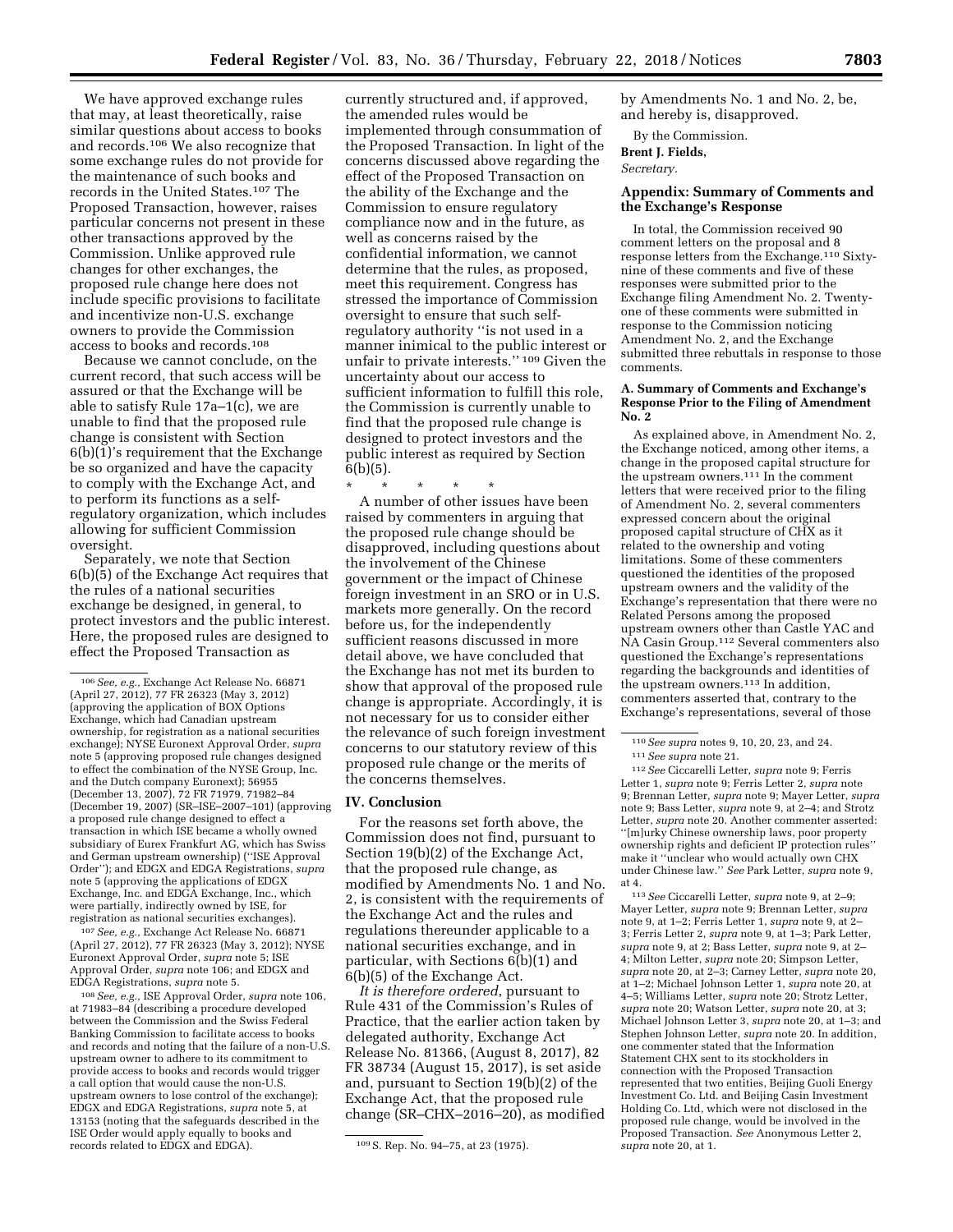proposed upstream owners may be affiliated.114 Some of these commenters stated that, after the closing of the Proposed Transaction, approximately 99% of the voting stock in CHX would be controlled by what the commenters believe to be Chinese entities or affiliated shell nominees.115 Several of these commenters stated that they believe that the ownership post consummation of the Proposed Transaction would deviate from the 40% ownership limitation.116

Several commenters also opined that the proposed upstream ownership of CHX was opaque.117 Some of these commenters stated their views that approval of the proposal would have promoted the improper consolidation of ownership and coordinate voting control over CHX, and also materially harm the public trust in the independent and objective operation of U.S. capital markets.118 These commenters expressed a belief that the Proposed Transaction would have concentrated ownership and voting power under Chongqing Casin and its ''coordinate'' investment entities in China.119 And commenters expressed concern that the Commission would have been unable to monitor the ownership structure of Chongqing Casin after approval because they believed that the Commission would have little or no insight and transparency into what the commenters stated are governmentdominated Chinese markets.120 The commenters expressed a belief that this scenario would leave CHX open to undue, improper, and possibly state-driven influence via coordinated voting control by its upstream ownership.<sup>121</sup> Seven commenters also expressed concern about the source of funding for the Proposed Transaction.<sup>122</sup>

115*See* Ciccarelli Letter, *supra* note 9, at 1–2. *See also* Ferris Letter 2, *supra* note 9, at 4; and Bass Letter, *supra* note 9, at 3.

116*See* Brennan Letter, *supra* note 9, at 1; Ciccarelli Letter, *supra* note 9, at 2; Ferris Letter 1, *supra* note 9, at 1; Bass Letter, *supra* note 9, at 1; Ferris Letter 2, *supra* note 9, at 4.

117*See* Pittenger Letter 2, *supra* note 9, at 1; Bass Letter, *supra* note 9, at 1–5; Mayer Letter, *supra*  note 9; Ciccarelli Letter, *supra* note 9, at 1–4; Ferris Letter 1, *supra* note 9, at 1–4; Ferris Letter 2, *supra*  note 9, at 1–5; Simpson Letter, *supra* note 20, at 2; Lee Letter, *supra* note 20; Strotz Letter, *supra* note 20, at 2; Anonymous Letter 3, *supra* note 20, at 1. *See also* Hill Letter 2, *supra* note 9 (stating that ''it is easy to become confused about exactly who wants to own this exchange'').

118*See* Pittenger Letter 2, *supra* note 9, at 1. 119*See id.* 

120*See id. See also* Anonymous Letter 3, *supra*  note 20, at 1–2 (stating the voting and ownership limitations are ''meaningless'' because there is no ''verifiable mechanism'' to monitor such limitations).

121*See* Pittenger Letter 2, *supra* note 9, at 1.

122*See* Park Letter, *supra* note 9, at 2–3 (stating that none of the foreign upstream owners are on the

In addition, one commenter stated that as a result of the proposed ownership, there would have been ''reputational risks'' for CHX, and that ''compliance frustrations'' related to the Foreign Corrupt Practices Act and Anti-Money Laundering rules would have been at the ''front and center'' in the Commission's oversight of CHX.123 Accordingly, the commenters stated that, given these actual or potential outcomes, the Proposed Transaction appeared inconsistent with Sections 6(b)(l) and 6(b)(5) of the Exchange Act.124

Commenters also expressed concern about the ability of the Commission to exercise regulatory oversight over the Exchange following the closing of the Proposed Transaction.125 One commenter questioned whether the Commission could effectively regulate the Exchange and protect the market from abuses if the Commission staff did not know, and could not independently confirm, the backgrounds of what the commenter characterized as ''Chinese shell companies'' involved in the Proposed Transaction.126 Another commenter argued that for the sake of the public interest, the Commission should take extreme caution in reviewing the proposed rule change and reject the Exchange's representations, which the commenter believed to be misleading.127 Two commenters, in support of the proposed rule change, stated their beliefs that compliance will be ''strong'' regardless of the upstream owners.128

In response to these concerns, the Exchange stated that it did not misrepresent any facts regarding the Proposed Transaction.129 The Exchange reaffirmed the representations that it made in the Notice that the only Related Persons among the upstream owners were Castle YAC and NA Casin Group, that there were no other Related

123*See* Park Letter, *supra* note 9, at 3. *See also*  Ferris Letter 2, *supra* note 9, at 2 (stating that concerns over possible money laundering are not addressed by NA Casin and therefore are conceded).

124*See* Park Letter, *supra* note 9, at 3–4.

125*See* Pittenger Letters 1 and 2, *supra* note 9, at 2; Ciccarelli Letter, *supra* note 9, at 1–2; Bass Letter, *supra* note 9, at 1; and Ferris Letter 1, *supra* note 9, at 4.

126*See* Brennan Letter, *supra* note 9, at 1.

127*See* Ferris Letter 1, *supra* note 9, at 4. 128*See* John L. Prufeta Letter, *supra* note 20; and Tara Prufeta Letter, *supra* note 20. These commenters also asserted that the voting control risk is ''mitigated by [NA Casin Group's] decision to have less voting power.'' *See id.* 

129*See* CHX Response Letter 2, *supra* note 10, at 2, 5–6.

Persons among the original proposed upstream owners, and that none of the upstream owners directly, or indirectly through one or more intermediaries, controlled, or was controlled by, or was under common control with, a governmental entity or subdivision thereof.130 The Exchange asserted that each of these representations was supported by an opinion of counsel provided by outside counsel for CHX to the Commission, subject to a confidential treatment request.131 The Exchange, NA Casin Holdings, and one of the proposed upstream owners also asserted that some of the comment letters contained false accusations regarding the identity, ownership, relationships, and business activities of certain upstream owners.132 In addition, the Exchange, NA Casin Holdings, and several other commenters asserted that the proposed upstream owners are reputable businesses.133 The Exchange also stated that the author of the Ciccarelli Letter was employing deception and xenophobia, and was attempting to undermine the Commission's rule filing process and the integrity of the government. The Exchange also requested that the Commission consider the Ciccarelli Letter ''absolutely unpersuasive.'' 134

The Exchange further asserted that it provided detailed information regarding the upstream owners to CFIUS and that CFIUS determined that there are no unresolved national security concerns with respect to the Proposed Transaction.<sup>135</sup> In response to this assertion, some of the commenters stated that CFIUS's approval of the Proposed Transaction has no relevance to the Commission's determination because CFIUS's review focuses solely on national security concerns, and does not relate to the ownership and voting restrictions applicable to exchanges.136 The Exchange responded

132*See* CHX Response Letter 3, *supra* note 10, at 3–5; Saliba Letter 1, *supra* note 9, at 2; NA Casin Holdings Letter 1, *supra* note 9, at 7; NA Casin Holdings Letter 2, *supra* note 20, at 2.

133*See* CHX Response Letter 3, *supra* note 10, at 3; NA Casin Holdings Letter 1, *supra* note 9, at 7; NA Casin Holdings Letter 2, *supra* note 20, at 3; Gouroudeva Letter 1, *supra* note 9; Gouroudeva Letter 2, *supra* note 20; John R. Prufeta Letter 1, *supra* note 9; and Su Letter, *supra* note 20; and Xu Letter, *supra* note 20.

134*See* CHX Response Letter 2, *supra* note 10, at 6.

135*See* CHX Response Letter 2, *supra* note 10, at 5; CHX Response Letter 3, *supra* note 10, at 6; and CHX Response Letter 4, *supra* note 20, at 3. Other commenters also pointed to the CFIUS approval in support of the Proposed Transaction. *See* Richard R. Taylor Letter, *supra* note 20; Catherine Jones Letter, *supra* note 20, at 1; John R. Prufeta Letter 2, *supra* note 20; Hultgren Letter, *supra* note 20, at 2; NA Casin Holdings Letter 2, *supra* note 20, at 2– 3; and Rauner Letter, *supra* note 20.

136*See* Ferris Letter 1, *supra* note 9, at 3; Brennan Letter, *supra* note 9, at 2; and Bass Letter, *supra*  note 9, at 4–5. *See also* Strotz Letter, *supra* note 20, at 2 (stating that the CFIUS approval ''does not

<sup>114</sup>*See* Ciccarelli Letter, *supra* note 9, at 2–3; Ferris Letter 1, *supra* note 9, at 2–3; Bass Letter, *supra* note 9, at 2; Ferris Letter 2, *supra* note 9, at 4; and Carney Letter, *supra* note 20, at 1. *See also*  Mayer Letter, *supra* note 9 (asserting that certain of the proposed upstream owners are shell companies put in place by Chongqing Casin to avoid ''explicit violation'' of the 40% ownership limitation, and should be examined for independence from Chongqing Casin).

published State Administration of Foreign Exchange's list of entities that ''have applied and received approvals for foreign currencies'' and questioning the legitimacy of the funds being used to pay for the Proposed Transaction); Ferris Letter 1, *supra* note 9, at 2; Ferris Letter 2, *supra* note 9, at 3; Bass Letter, *supra* note 9, at 3; Carney Letter, *supra* note 20, at 1; Williams Letter, *supra* note 20; Strotz Letter, *supra* note 20, at 2; Watson Letter, *supra* note 20, at 2. In response, NA Casin Holdings asserted that the investors have available the necessary funds to close the Proposed Transaction, and that the Chinese stockholders have obtained necessary approvals from the State Administration of Foreign Exchange of China required to transfer funds to NA Casin Holdings. *See* NA Casin Holdings Letter 2, *supra* note 20, at 2.

<sup>130</sup>*See id. at 5.* NA Casin Holdings also asserted that there were no other Related Persons among the investors other than Castle YAC and NA Casin Group. *See* NA Casin Holdings Letter 2, *supra* note 20, at 2.

<sup>131</sup>*See* CHX Response Letter 2, *supra* note 10, at 5.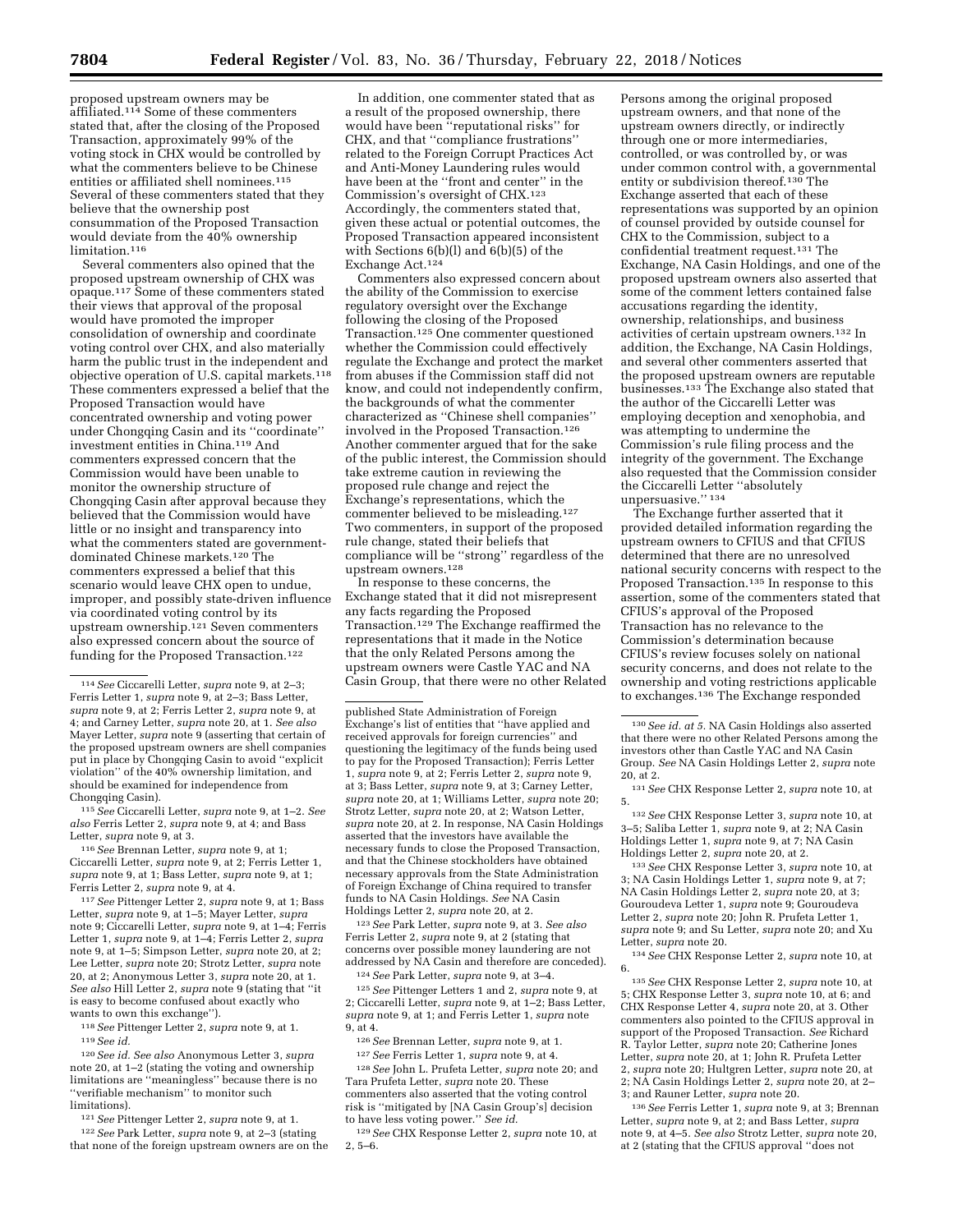that, with respect to the financial services sector, CFIUS review involves an examination of the potential disruptions to U.S. stock markets or the U.S. financial system as a whole, cybersecurity vulnerabilities, and the vulnerabilities associated with the fact that the U.S. business obtains and preserves personal information.137 The Exchange also stated that CFIUS review includes a full and detailed assessment of the foreign investing entities, including all of their individual senior executives and major stockholders, and the extent of any foreign government control over the investors.138 The Exchange asserted that CFIUS conducted a thorough, deep, and wide-ranging investigation of the Proposed Transaction and the proposed upstream owners, and that it concluded that there were no unresolved national security concerns.139

Commenters expressed further concern about whether the Chinese government could have influence or control over the Exchange and its upstream owners.140 Some of these commenters asserted that one of the proposed upstream owners has ties to the Chinese government.141 Several commenters also questioned whether the Chinese government could influence Chongqing Casin, stating that Chongqing Casin is involved in a number of Chinese market

137*See* CHX Response Letter 3, *supra* note 10, at 6.

138*See id.* 

139*See id.* 

140*See* Pittenger Letter 1, *supra* note 9, at 1–2; Pittenger Letter 2, *supra* note 9, at 1; Bass Letter, *supra* note 9, at 4; Mayer Letter, *supra* note 9; Hill Letter 2, *supra* note 9; Jones Letter, *supra* note 20; Lee Letter, *supra* note 20; Michael Johnson Letter 1, *supra* note 20, at 1; Michael Johnson Letter 2, *supra* note 20, at 3; Michael Johnson Letter 3, *supra*  note 20, at 3; Pittenger Letter 3, *supra* note 20, at 1; and Anonymous Letter 3, *supra* note 20, at 2– 3. One commenter also stated that there are ties between Chongqing Casin and Chinese government officials. *See* Simpson Letter, *supra* note 20, at 1– 2. NA Casin Holdings denied that there are such ties, and asserted that Chongqing Casin is a privately-owned company. *See* NA Casin Holdings Letter 2, *supra* note 20, at 3.

141*See* Pittenger Letter 1, *supra* note 9, at 1–2; Bass Letter, *supra* note 9, at 4 (asserting that Chongqing Casin could be 40% owned and controlled by Chinese government entities and Chinese government officials); Mayer Letter, *supra*  note 9; Hill Letter 2, *supra* note 9 (asserting that the Chinese government may be a minority stockholder in one of the upstream owners and that the Chinese government should not be given protections afforded to SROs); and Simpson Letter, *supra* note 20, at 2 (asserting that Chongqing Casin is 40% owned and controlled by Chinese government officials). In response, NA Casin Holdings asserted that the allegation that Chongqing Casin is 40% owned and controlled by Chinese government officials is false, and that 74.36% of Chongqing Casin is owned by Shengju Lu and the balance is owned by other persons involved in the management of Chongqing Casin. *See* NA Casin Holdings Letter 2, *supra* note 20, at 4.

sectors that require close ties to the state, such as environmental protection.142

Commenters also asserted that Chongqing Casin owns an entity that has large outstanding debts to a Chinese-government controlled bank, and that Chongqing Casin has been using its stock and the stock of its subsidiaries to collateralize those loans, which make Chongqing Casin subject to Chinese government control.143 NA Casin Holdings responded that Chongqing Casin has not used the equity of CHX or CHX Holdings as collateral for any financing or borrowing in connection with the Proposed Transaction.144

Commenters also stated that Chongqing Casin's financial assets were originally statecontrolled, and that its chairman sits on an industry council overseen directly by the mayor of the Chongqing Municipality.145 These commenters stated that, in particular, Chinese ownership or involvement presents risks as Chinese government-sponsored cyber-attacks have been conducted to devalue foreign businesses and steal intellectual property and proprietary data; the commenters asserted that this has cost American companies billions of dollars annually.146 Commenters stated that the

142*See* Pittenger Letter 1, *supra* note 9, at 1. *See also* Pittenger Letter 2, *supra* note 9, at 1 (stating that the Chinese government dominates all sectors of society and consistently fails to abide by international agreements). Additionally, several commenters expressed concerns about the risks posed by CHX's plans to list shares of Chinese companies. *See, e.g.,* Pittenger Letter 1, *supra* note 9, at 1; Mayer Letter, *supra* note 9; Park Letter, *supra* note 9; Milton Letter, *supra* note 20; Anonymous Letter 3, *supra* note 20, at 2. However, one commenter and the Exchange asserted that the listing of Chinese companies would be beneficial. *See* Nobile Letter, *supra* note 9; and CHX Response Letter 5, *supra* note 20, at 2–3. The Commission notes that the Exchange does not currently list shares of such companies, and the proposed rule change under consideration would not modify the Exchange's listing rules. Any future changes to the Exchange's listing rules would be subject to Commission review under to Section 19(b)(1) of the Exchange Act and Rule 19b-4 thereunder. In addition, as a practical matter, to restart its primary listing program, the Exchange would likely seek an amendment to Rule 146 under the Securities Act of 1933 to obtain ''covered securities'' status for the stocks it lists.

143*See* Michael Johnson Letter 1, *supra* note 20; Michael Johnson Letter 2, *supra* note 20; Watson Letter *supra* note 20, at 1; Michael Johnson Letter 3, *supra* note 20, at 1–2; and Anonymous Letter 3, *supra* note 20, at 2. These and other commenters also expressed general concerns about the financial status of Casin Development, an affiliate of Chongqing Casin, and asserted that its trading has been halted by Chinese regulators. *See* Watson Letter, *supra* note 20, at 1; Williams Letter, *supra*  note 20; and Strotz Letter, *supra* note 20, at 1 (asserting that the trading in the stock has remained halted). NA Casin Holdings responded that Casin Development has a strong asset base and a healthy business, and that due to the announcement of a major asset transfer, Casin Development applied to the Shenzhen Stock Exchange to suspend its share trading. *See* NA Casin Holdings Letter 2, *supra* note 20, at 6.

144*See* NA Casin Holdings Letter 2, *supra* note 20, at 2.

145*See* Pittenger Letter 1, *supra* note 9, at 1.

146*See id. See also* Huskey Letter, *supra* note 20 (expressing concern that the Proposed Transaction

Proposed Transaction may therefore present financial security risks to investors and the U.S. marketplace.147 Some commenters expressed a belief that the proposal will materially harm the public trust in the independent and objective operation of U.S. capital markets.148 Another commenter expressed a belief that the proposal is a threat to Americans' faith in the  $\hat{U}$ .S.'s national financial market infrastructure.149 One commenter also raised concerns that a bad actor with access to an exchange's data could use information available through brokerage records and the Consolidated Audit Trail to engage in spear phishing, blackmail attempts, and other similar attacks.150

Another commenter expressed concern that the original proposed upstream ownership structure would have left CHX and U.S. markets open to ''undetectable manipulation'' by Chongqing Casin and the Chinese government.151 Several commenters expressed a belief that it will be impossible for the Commission to fully monitor Chinese government involvement or manipulation over CHX.152 These commenters further asserted that no mitigation steps can fully insulate CHX's activities and ensure that the U.S.'s interests are protected, not only in line with the intent of the Exchange Act, but also with the U.S.'s broader national security interests.153 The commenters stated that the Chinese government has been unwilling to compromise and agree to U.S. transparency standards in their markets and that the Chinese entities involved in the Proposed Transaction have not yielded themselves to full U.S. jurisdiction or agreed to make their records available to the Exchange to ensure compliance with ownership and voting limitations, as the commenters state have been historically done in international transactions of this nature.154 In addition, a commenter believes that the ownership of a U.S. exchange could provide enormous new opportunities for Chinese firms to list on U.S. markets and expose U.S. investors to new and unknown risks; these commenters advocated that the Proposed Transaction must be evaluated not only for its present impact, but its potential impact as well.155

In response, CHX denied the claim that it would be impossible for the Commission to fully monitor Chinese government

147*See* Pittenger Letters 1 and 2, *supra* note 9, at 1; Manchin Letter, *supra* note 9, at 1; Anonymous Letter 1, *supra* note 9; and Dandolu Letter, *supra*  note 9. *See also* Watson Letter, *supra* note 20, at 3 (asserting that the Proposed Transaction is a cyber security threat); Monfort Letter, *supra* note 20 (expressing opposition to the Proposed Transaction based on national security concerns); and Anonymous Letter 3, *supra* note 20, at 1.

- 148*See* Pittenger Letter 2, *supra* note 9, at 1.
- 149*See* Manchin Letter, *supra* note 9, at 1.
- 150*See* Anonymous Letter 1, *supra* note 9.
- 151*See* Mayer Letter, *supra* note 9.
- 152*See* Pittenger Letter 3, *supra* note 20, at 1.
- 153*See id.*
- 154*See id.* at 2.
- 155*See id.*

permit Casin and CHX to lie to the SEC''). Another commenter expressed concern that CFIUS disregarded the concerns of Congress when it closed its review of the Proposed Transaction. *See*  Hill Letter 2, *supra* note 9. In a comment letter submitted after the filing of Amendment No. 2, this commenter expressed a view that Congress has also ''recognize[d] flaws, deficiencies and partisanship of [CFIUS].'' *See* Hill Letter 3, *supra* note 23.

could allow China a ''sinister entry point'' into the U.S. financial system). Other commenters expressed general concern about Chinese involvement in the Proposed Transaction. *See* Day Letter, *supra* note 20; and Sapa Letter, *supra* note 20.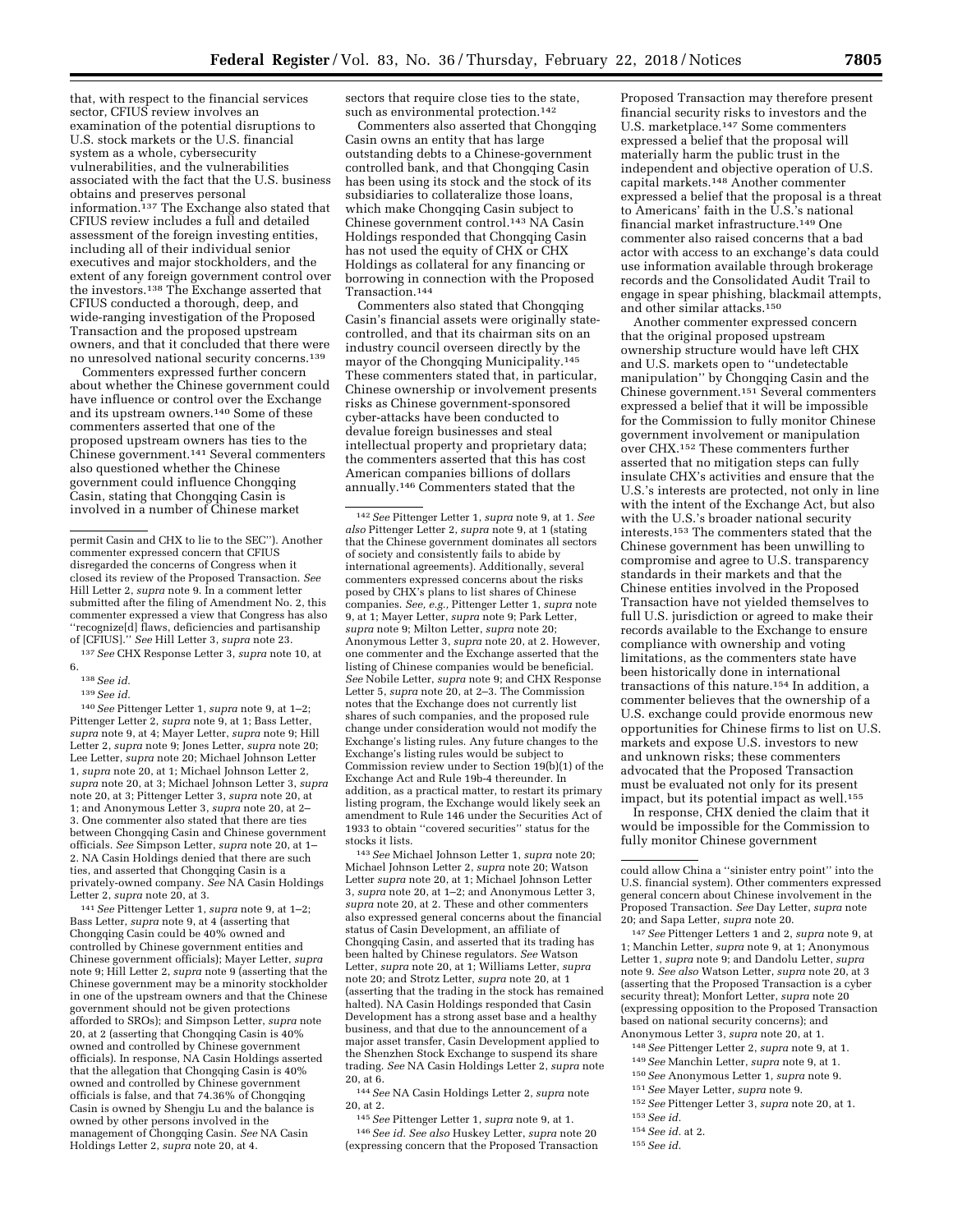involvement or manipulation over the Exchange.156 CHX interpreted the commenters' statement to be implying that Chinese foreign investment should never be allowed in the U.S. because it is inherently risky and impossible to fully monitor and disagreed with that premise.157 CHX reiterated that none of the proposed Chinese investors are owned or controlled by the Chinese government,<sup>158</sup> and stated that this fact has been vetted by the Exchange, outside counsel, and CFIUS.159 CHX also emphasized CFIUS's approval in response to concerns about access to the Consolidated Audit Trail.160 And CHX disagreed with the statement that there are no mitigation steps that can fully insulate the Exchange's activities and ensure that the U.S.'s interests are protected.161 CHX first noted that the original capital structure of the Proposed Transaction would have resulted in the Exchange being majority owned by U.S. citizens; it also asserted that the proposed ownership limitation, voting limitation, and cure provisions would ensure that no stockholder would exercise undue influence over the Exchange.162 CHX also pointed to the fact that members of the CHX board must meet certain independence requirements and that material changes to the Exchange must be approved by both the CHX board subject to such independence requirements and the SEC.<sup>163</sup> CHX further stated that, pursuant to the Exchange Act, CHX is subject to direct and rigorous oversight by the SEC, which CHX stated entails, among other things, frequent examinations of various aspects of CHX operations by Commission staff, including security and trading protocols, as well as Commission approval of certain regulatory, operational and strategic initiatives prior to implementation by CHX.164

CHX also disagreed with the commenters' claim that the Chinese entities involved in the Proposed Transaction had not yielded themselves to full U.S. jurisdiction or agreed to make their records available to the Exchange to ensure compliance with ownership and voting limitations.165 CHX noted that the Chinese upstream owners had agreed to permanently and irrevocably submit to the jurisdiction of the Commission and the U.S. courts, and had appointed registered agents in the U.S. for the service of process.166 CHX also stated that the upstream owners agreed to open books and records, as well as agreeing to keep records related to the Exchange here in the United States.167

164*See id.* 

CHX next responded to commenters' prediction that Chinese ownership of a U.S. exchange could provide enormous new opportunities for Chinese firms to list on U.S. markets and expose U.S. investors to new and unknown risks.168 CHX agreed that the Proposed Transaction will provide enormous new opportunities for Chinese firms to list on U.S. markets, and stated that this is why it viewed the Chinese investors as strategically important to the Proposed Transaction.169 CHX further stated that many firms in China desire a listing on a foreign exchange, and that the U.S. is seen as the ''gold standard.'' 170 CHX stated that it strongly believes that listing quality Chinese companies in the  $\overline{U}$ .S., according to the U.S. listing rules, using U.S. accounting standards, and under the regulatory supervision of the Commission is by far the safest way for U.S. investors to get exposure to the growing Chinese market.<sup>171</sup>

The Exchange also stated that the Proposed Transaction will enable it to accelerate implementation of its strategic plan, which includes implementing a primary listing program focused on capital formation for emerging growth companies.<sup>172</sup> The Exchange further asserted that the Proposed Transaction would help empower it to meet its strategic goals and enhance its participation in the national market system.<sup>173</sup> The Exchange also expressed a belief that by enabling the Exchange to expand its listing program, the Proposed Transaction would promote efficiency and capital formation in the U.S. market.<sup>174</sup> Furthermore, a number of other commenters expressed a belief that the Proposed Transaction would benefit the U.S. capital markets and have positive economic effects.175

171*See id. See also infra* note 175.

172*See* CHX Response Letter 1, *supra* note 10, at 2; CHX Response Letter 3, *supra* note 10, at 2–3. 173*See* CHX Response Letter 4, *supra* note 20, at

### 5. 174*See id.*

175*See* Caban Letter, *supra* note 9 (stating that having an exchange that would help attract additional foreign investment in Chicago is an important way to help create well-paying jobs); NA Casin Holdings Letter 1, *supra* note 9, at 8 (stating that the Proposed Transaction will help establish links between the capital markets of China and the U.S. and explaining how the Proposed Transaction will attract Chinese investors to buy stocks listed on CHX and companies in Asia to list their stock on CHX); Seyedin Letter, *supra* note 9, at 1 (stating the beliefs that the Proposed Transaction will make CHX an important bridge between capital markets in the U.S. and China and that connecting U.S. and Chinese stock markets would allow the U.S. to benefit further from China's growth); Nobile Letter, *supra* note 9 (stating that the Proposed Transaction will result in some very clear benefits to the global financial community and that NA Casin Group may seek less well known, but legitimate foreign entities that would be listed on a U.S. platform strictly regulated under Commission rules and regulations); Gouroudeva Letter 1, *supra* note 9 (stating the belief that ownership of CHX by a respected Chinese company will greatly increase direct Chinese investment into the U.S. economy.); John R. Prufeta Letter 1, *supra* note 9 (stating the belief that the

In addition, some commenters expressed concern that the Saliba Put Agreement and the Raptor Put Agreement could create voting collusion between Raptor and Saliba, resulting in an aggregate voting interest that exceeds the 20% voting limitation.176 The

Proposed Transaction will provide a unique and exceedingly valuable window to major cross-border investment between the world's largest economies); Saliba Letter 1, *supra* note 9, at 2 (stating that in order for the U.S. financial markets to remain at the forefront globally, the U.S. must continually innovate and attract business from all over the globe, which the Proposed Transaction will enable); Zhong Letter 1, *supra* note 9 (expressing support for the Proposed Transaction because, among other reasons, there are positive effects of trade and commerce between top Chinese companies and U.S.-based companies and that trade is the fundamental basis for positive foreign relations); Duncan Karcher Letter 1, *supra* note 9 (expressing support for investment by Chinese companies in the U.S. because the increased ties through trade will benefit both countries); Gottlieb Letter, *supra* note 9 (stating that the Proposed Transaction will provide a needed opportunity and valuable window for cross-border investments and world economies); Denholm Letter, *supra* note 20 (stating that the Proposed Transaction will help grow the business of a local stock exchange and offer the resources to connect its businesses with the global market); Vad Letter, *supra* note 20; Himebaugh Letter, *supra* note 20 (asserting that the Proposed Transaction will have multiple beneficial political and economic effects by promoting transparency into Chinese companies by causing them to adhere to U.S. accounting standards, protecting U.S. investors investing in Chinese securities, causing money to flow into the U.S. from China, and fostering better relationships between corporate leaders that could ''translate into better political relations.''); John R. Prufeta Letter 2, *supra* note 20 (stating that Proposed Transaction would attract new businesses to CHX and spur public companies in China to list on U.S. exchanges and to be subject to the applicable accounting and transparency rules); Su Letter, *supra* note 20; Zhong Letter 2, *supra* note 20 (stating that the NA Casin Group may influence potential entities to list on U.S. exchanges); Robert R. Prufeta Letter, *supra* note 20 (stating that the Proposed Transaction will improve the business climate, spur investment, and create investment and partnership opportunities in a well-regulation environment); Xu Letter, *supra* note 20 (asserting that the Proposed Transaction would give CHX a major technology boost and attract more foreign companies to CHX, which would benefit the business community in the greater Chicago area); John L. Prufeta Letter, *supra* note 20; Alfano Letter, *supra* note 20; Tara Prufeta Letter, *supra* note 20; Pinho Letter, *supra* note 20 (stating that the Proposed Transaction could create jobs in the U.S., permit a relatively small U.S. stock exchange to develop a more ambitious agenda set benchmarks of higher governance standards for the companies from China, and promote investment flows from China to the U.S.); and Rauner Letter, *supra* note 20 (stating that the capital raised from the Proposed Transaction and a CHX primary listing program could help stimulate the Illinois economy by providing companies with access to additional capital they require to fund operations, hire staff, and grow their businesses, as well as create demand for ancillary services). Other commenters questioned these positive effects, stating that the purchase price for the Proposed Transaction would be received by CHX's existing stockholders, not CHX. *See* Stephen Johnson Letter, *supra* note 20; and Strotz Letter, *supra* note 20, at 1.

176*See* Brennan Letter, *supra* note 9, at 2; Mayer Letter, *supra* note 9; Ferris Letter 1, *supra* note 9, at 2; Ferris Letter 2, *supra* note 9, at 3–4; Bass Letter, *supra* note 9, at 2; and Park Letter, *supra* 

<sup>156</sup>*See* CHX Response Letter 5, *supra* note 20, at 1.

<sup>157</sup>*See id.* 

<sup>158</sup>CHX Response Letter 1, *supra* note 10, at 2; CHX Response Letter 5, *supra* note 20, at 1.

<sup>159</sup>CHX Response Letter 5, *supra* note 20, at 1– 2. *But see supra* note 87.

<sup>160</sup>CHX Response Letter 1, *supra* note 10, at 5. 161*See id.* at 2.

<sup>162</sup>*See id.* 

<sup>163</sup>*See id.* 

<sup>165</sup>*See* CHX Response Letter 5, *supra* note 20, at 3. 166*See id.* 

<sup>167</sup>*See id.* 

<sup>168</sup>*See id.* at 2–3.

<sup>169</sup>*See id.* 

<sup>170</sup>*See id.*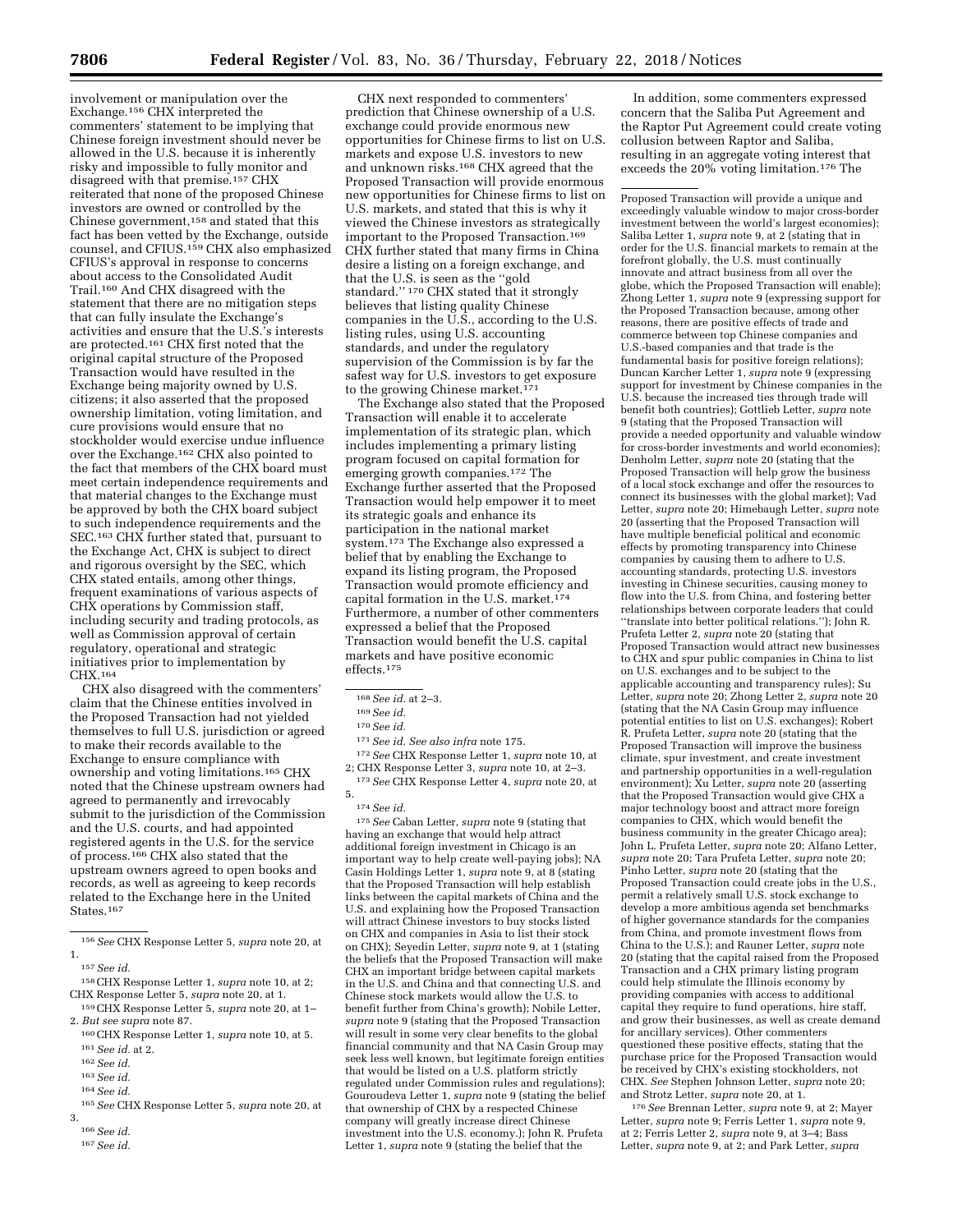Exchange responded that under the terms of the put agreements of Saliba and Raptor, NA Casin Holdings could not compel Saliba or Raptor to exercise its respective put option and that, in the event that either put agreement is exercised, CHX rules would require the resulting ownership structure to comport with the ownership and voting limitations.<sup>177</sup> Some of the commenters asserted that Raptor is Saliba's nominee or business partner.178 NA Casin Holdings and Saliba responded that Raptor and Saliba have never had any relationship, are located in different cities, and are owned by different families.179 In addition, one commenter asserted that these Put Agreements are specifically designed to skirt the Commission's exchange ownership restrictions, which would give Chongqing Casin virtual control over the Exchange.180 In response, the Exchange explained that the Put Agreements only grant Saliba and Raptor the right to exercise their respective put options and do not grant NA Casin Holdings the right to compel the exercise of those rights.181 The Exchange also noted that any exercise of the put rights would be subject to compliance with the ownership and voting limitations.182

Moreover, two commenters expressed concern that CHX and the Commission may not be aware of or able to control future transfers of ownership or voting in contravention of the ownership and voting limitations.183 One of these commenters asserted that there are little to no controls in place at the upstream corporate ownership level that would prevent the upstream owners from transferring their voting power in CHX to even more opaque owners or

177*See* CHX Response Letter 2, *supra* note 10, at 6.

178*See* Ferris Letter 1, *supra* note 9, at 2, n. 5; and Brennan Letter, *supra* note 9, at 2.

179*See* NA Casin Holdings Letter 1, *supra* note 9, at 7; and Saliba Letter 1, *supra* note 9, at 2. 180*See* Ciccarelli Letter, *supra* note 9, at 3.

181*See* CHX Response Letter 2, *supra* note 10, at 6. In addition, some commenters asserted that a conflict of interest exists because one of the upstream owners, Anthony Saliba, serves on the Exchange's and CHX Holdings' boards of directors. *See* Brennan Letter, *supra* note 9, at 2–3; Ferris Letter 1, *supra* note 9, at 2; Ferris Letter 2, *supra*  note 9, at 5; Bass Letter, *supra* note 9, at 2; Park Letter, *supra* note 9, at 4; Carney Letter, *supra* note 20, at 2; Strotz Letter, *supra* note 20, at 2; and Watson Letter, *supra* note 20, at 2. In response to these concerns, the Exchange noted that its current rules require a CHX board position to be reserved for certain CHX Holdings stockholders and asserts that there is no unresolved conflict of interest because Mr. Saliba recused himself from all material CHX Holdings and CHX board votes related to the Proposed Transaction. *See* CHX Response Letter 3, *supra* note 10, at 5. In addition, NA Casin Holdings stated that Saliba did not join the consortium of investors until after the merger agreement between NA Casin Holdings and CHX Holdings was executed. *See* NA Casin Holdings Letter 2, *supra* note 20, at 2.

182*See* CHX Response Letter 2, *supra* note 10, at 6.

183*See* Ciccarelli Letter, *supra* note 9, at 1; and Mayer Letter, *supra* note 9.

ownership that involves the Chinese government.184 The other commenter asserted that neither the Exchange nor the Commission would know if capital stock in China is being consolidated, resold, collateralized, or collusively voted in violation of the 20% voting limitation.185 The commenter expressed concern that collusion or changes in ownership that are unknown to the Exchange or the Commission could hinder the Exchange's and the Commission's obligations to prevent conflicts of interest and improper influence under Section 6(b)(5) of the Exchange Act.186 In addition, the commenter asserted that the upstream owners are not being required to amend their governing documents to restrict collusive voting or resale of the Exchange.187

In response, the Exchange stated that to the contrary, the governing documents of NA Casin Holdings and CHX Holdings do restrict the voting and sale of the Exchange's shares.<sup>188</sup> In addition, as noted above, the Exchange affirmed its representation that no prospective owner or any of its Related Persons under the original capital structure would have maintained an equity interest, or exercised voting power, in violation of the ownership and voting limitations.189 The Exchange also responded that the proposed governance documents for NA Casin Holdings and CHX Holdings provide robust enforcement mechanisms for the ownership and voting limitations, and that the CHX board's composition would be required to meet certain independence requirements.190 *The* Exchange also noted that the CHX's rules and the Exchange Act contain various provisions that would facilitate the ability of U.S. regulators, including the Commission, to monitor, compel, and enforce compliance by each of the upstream owners.<sup>191</sup>

Commenters also expressed concern about the ability of the Commission to exercise regulatory oversight over the Exchange following the closing of the Proposed Transaction.192 Characterizing the proposed

185*See* Mayer Letter, *supra* note 9. The commenter asserted that restricting voting of shares would not remedy ''back-room voting collusion, share re-sale or collateralization to an unknown party or state entity in China.'' *See id.* 

188*See* CHX Response Letter 1, *supra* note 10, at 3–4; and CHX Response Letter 2, *supra* note 10, at  $2 - 3$ .

189*See* CHX Response Letter 1, *supra* note 10, at 3; and CHX Response Letter 2, *supra* note 10, at 2.

190*See* CHX Response Letter 1, *supra* note 10, at 3. *See also* CHX Response Letter 2, *supra* note 10, at 3; and CHX Response Letter 4, *supra* note 20, at 4.

191*See* CHX Response Letter 2, *supra* note 10, at 2–4 (specifically noting: (1) The ownership and voting limitations; (2) provisions in which the upstream owners consent to U.S. regulatory jurisdiction and agree to maintain an agent in the U.S. for service of process; and (3) provisions requiring the upstream owners to maintain their books and records related to CHX in the U.S. and to refrain from interfering with, and to give due consideration to, the SRO function of CHX). *See also* CHX Response Letter 3, *supra* note 10, at 2.

192*See* Pittenger Letters 1 and 2, *supra* note 9, at 2; Ciccarelli Letter, *supra* note 9, at 1–2; Bass Letter,

upstream ownership of CHX as ''opaque,'' several commenters stated that approval of the proposal would strip the Commission of its ability to carry out its statutorily mandated oversight of exchange ownership.193 These commenters also stated that given ongoing concerns with the severe lack of transparency in China, the commenters have substantial concerns related to the Commission's ability to monitor and regulate the upstream ownership of Chongqing Casin.<sup>194</sup> These commenters asserted that neither Chongqing Casin nor any of its coordinate foreign entities have provided U.S. regulators with any power to monitor or regulate their activities with respect to CHX.195 These commenters further stated that, in the past, Chinese entities have limited visibility into post-acquisition activities and have attempted to interpose arguments—such as sovereign immunity or limits to the extraterritorial application of U.S. laws—to avoid compliance with U.S. regulatory requirements.196 The commenters expressed a belief that these actions erode investor trust and adversely affect U.S. regulatory interests.197

Similarly, another commenter opined that what the commenter cites as the Chinese government's continued rejection of fundamental free-market norms and property rights of private citizens makes the commenter strongly doubt whether an Exchange operating under the direct control of a Chinese entity can be trusted to selfregulate now and in the future.198 The commenter stated that while the harms caused by NA Casin Group's acquisition of CHX may not become apparent immediately, allowing this acquisition to proceed could have a devastating effect on the health of U.S. financial markets.199 The commenter further stated that the commenter remains unconvinced of the following: (1) That no prospective investor is influenced or controlled by the Chinese government; (2) that Exchange rules could stand against the levels of deceit employed by the Chinese government; and (3) that the Chinese government would not employ influence to affect exchange decisions or votes.200

Furthermore, another commenter asserted that, due to jurisdiction limitations and transparency concerns, under the current proposal, the Commission would not be able to exercise proper regulatory oversight.201 Some commenters also expressed concern about the ability of U.S. regulators to access the books and records of the Chinese-owned upstream owners.202 Three commenters

*supra* note 9, at 1; and Ferris Letter 1, *supra* note 9, at 4.

193*See* Pittenger Letter 2, *supra* note 9, at 1.

- 195*See id.* at 2.
- 196*See id.*
- 197*See id.*
- 198*See* Manchin Letter, *supra* note 9, at 1.
- 199*See id.* at 1–2.
- 200*See id.* at 2.
- 201*See* Ciccarelli Letter, *supra* note 9, at 1–2.

202*See* Bass Letter, *supra* note 9, at 5; and Ferris Letter 1, *supra* note 9, at 4. *See also* Pittenger Letter Continued

note 9, at 4. Under the original proposed capital structure, the aggregate holdings of Saliba and Raptor would have been 24%.

<sup>184</sup>*See* Ciccarelli Letter, *supra* note 9, at 2.

<sup>186</sup>*See id.*  187*See id.* 

<sup>194</sup>*See id.*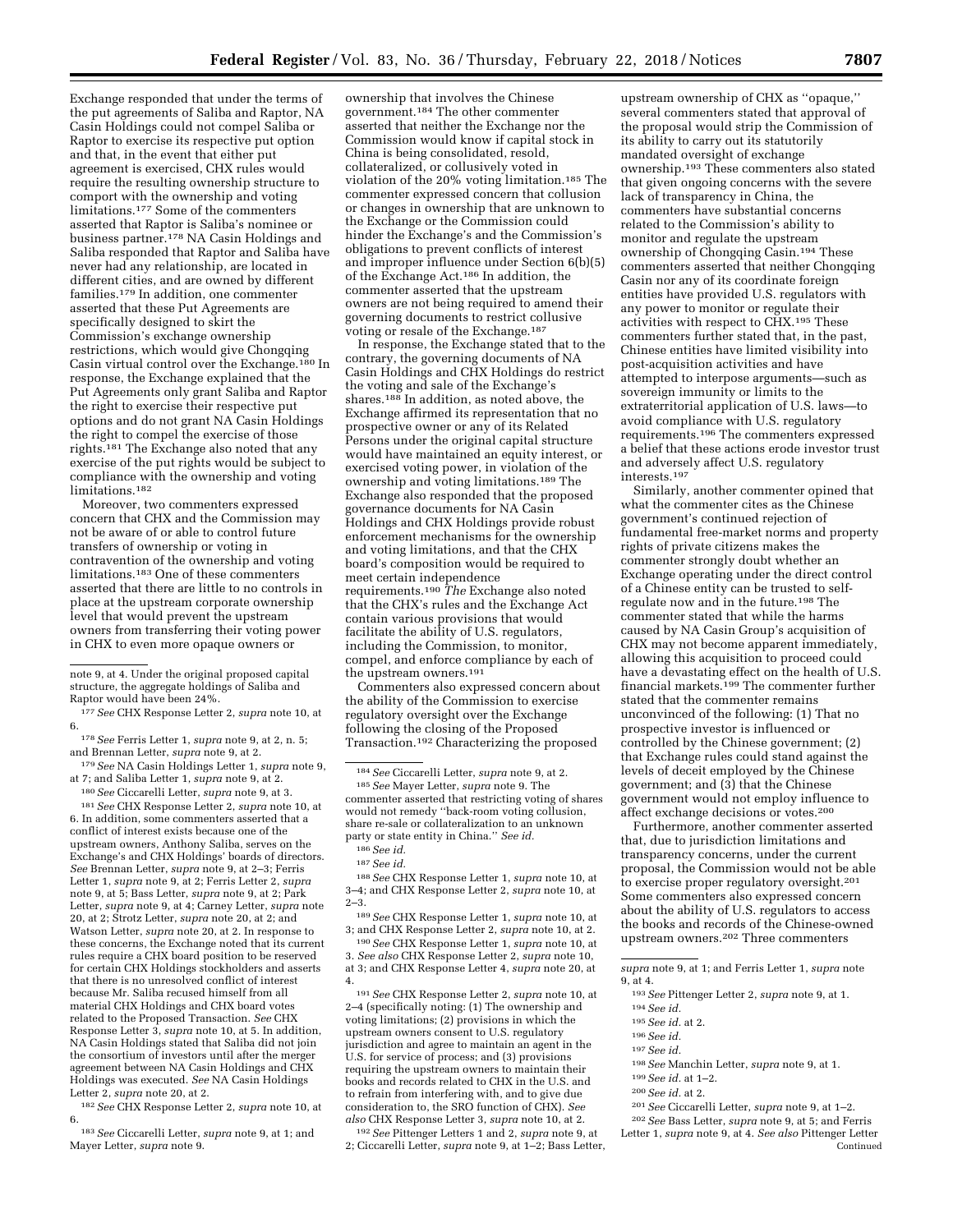stated that they believe that the proposed foreign upstream owners will not submit to U.S. jurisdiction.203 Another commenter stated its view that foreign ownership of the Exchange may result in lax enforcement of its rules.204

The Exchange responded that it believes that its rules are consistent with the requirements of the Exchange Act, and that its rules and the Exchange Act contain various provisions that would facilitate the ability of U.S. regulators, including the Commission, to monitor, compel, and enforce compliance by each of the upstream owners. In particular, upstream owners would be required to adhere to the ownership and voting limitations, submit to U.S. regulatory jurisdiction and maintain agents in the U.S. for the service of process, maintain open books and records related to their ownership of CHX and keep such books and records in the U.S., and refrain from interfering with, and give due consideration to, the SRO function of the Exchange.205 Further, the Exchange stated that the CHX rules, along with the voting and ownership limitations, are designed to prevent undue influence on CHX.206 The Exchange also asserted that, pursuant to the Exchange Act, the Exchange is subject to ''direct and rigorous'' oversight by the Commission, which the Exchange described as including, among other things, frequent examinations of various aspects of its operations by Commission staff, including security and trading protocols, as well as the requirement for Commission approval of certain regulatory, operational, and strategic initiatives prior to implementation by the Exchange.<sup>207</sup>

In addition, NA Casin Holdings asserted that extensive regulatory and governance safeguards would empower the Commission and the Exchange to prevent any influence over the Exchange and its operations that is improper or a violation of U.S. securities laws and regulations.208 Other commenters

204*See* Hill Letter 2, *supra* note 9. This commenter also alleged that the Exchange has a record of non-compliance with regulations and failure to fully enforce its rules. This commenter reiterated this point in a comment letter submitted following the filing of Amendment No. 2. *See* Hill Letter 3, *supra* note 23.

205*See* CHX Response Letter 1, *supra* note 10, at 4; and CHX Response Letter 2, *supra* note 10, at 3– 4.

206*See* CHX Response Letter 4, *supra* note 20, at 5.

207*See* CHX Response Letter 2, *supra* note 10, at 3–4. In addition, the Exchange stated that if CHX or the upstream owners fail to meet the requirements of the Exchange Act, or the rules and regulations thereunder, the Commission has broad authority and recourse to compel compliance or mitigate non-compliance, including suspending, censuring, or deregistering CHX as an SRO, pursuant to Section 19(h)(1) of the Exchange Act. *See* CHX Response Letter 4, *supra* note 20, at 5.

208*See* NA Casin Holdings Letter 1, *supra* note 9, at 1–2. Specifically, NA Casin Holdings observed

expressed confidence that the regulatory controls currently in place are adequate to monitor the proposed investors.209 In addition, some commenters asserted that CHX has shown willingness to submit to oversight.210

The Commission also received several comments regarding the approval process of the proposed rule change. One commenter expressed concern that the staff's approval order was issued so soon after CHX submitted Amendment No. 1, which the commenter stated did not allow time for the public to comment.211 Three commenters indicated support for the proposed rule change, and raised concerns that the Commission has delayed the Proposed Transaction, or has allowed politics to interfere with the approval process.212 Another commenter asserted that there is no reason for ''further unjustified delay'' of the Commission's approval.213 The Exchange asserted that the upstream owners have complied with applicable laws and that therefore, the Commission should approve the proposed rule change, in furtherance of fair competition.214

### **Summary of Comments and Exchange's Response Following the Filing of Amendment No. 2**

On October 2, 2017, during the Commission's review of the delegated action, CHX informed the Commission that three of

209*See* John R. Prufeta Letter 1, *supra* note 9 (stating that ''the continual scrutiny of the U.S. financial system is both essential and firmly in place'' and that the commenter believes that ''all the controls necessary to monitor the investment group exist now and will be sufficient''). *See also* Zhong Letter 1, *supra* note 9 (expressing confidence that the current controls of the U.S. regulatory system serve as an ''effective check and balance'' on both foreign and domestic investors); Duncan Karcher Letter 1, *supra* note 9 (stating that commenter ''trust[s] [the Commission's] process much more than relying on the ad hominem attacks [the commenter] read[s] within the comments section''); and Zhong Letter 2 (expressing faith in the U.S. regulatory system), *supra* note 20. *See also*  Catherine Jones Letter, *supra* note 20, at 1 (asserting that the rules of CHX will remain largely unchanged with respect to the purposes of promoting just and equitable principles of trade, removing impediments to and perfecting the mechanism of the free and open market and a national market system, and in general, protecting investors and the public interest).

210*See* Richard R. Taylor Letter, *supra* note 20; Duncan Karcher Letter 2, *supra* note 20; and Cheryl Karcher Letter, *supra* note 20.

211*See* Milton Letter, *supra* note 20. *See also*  Watson Letter, *supra* note 20, at 3.

212*See* Richard R. Taylor Letter, *supra* note 20; Ayers Letter, *supra* note 20; Duncan Karcher Letter 2, *supra* note 20; and Cheryl Karcher Letter, *supra*  note 20.

213*See* Hultgren Letter *supra* note 20, at 1 (also asserting that the additional review period following the stay of the Division of Trading and Markets' approval ''arguably violates the Commission's time restrictions under the Exchange Act").

214*See* CHX Response Letter 4, *supra* note 20, at 6.

the proposed upstream investors were withdrawing from the investor group. On November 6, 2017, CHX filed Amendment No. 2 to the proposed rule change to update its proposal to reflect this change in the investor group and to reflect other changes to the terms of the Proposed Transaction and the proposed rule change.<sup>215</sup>

In Amendment No. 2, the Exchange asserts that the new proposed capitalization structure complies with the ownership and voting limitations set forth in the NA Casin Holdings Certificate because the proposed upstream owners and their Related Persons will neither exceed the proposed 40% ownership limitation nor be permitted to vote in excess of the proposed voting limitation.216 The Exchange represents that there are now two sets of Related Persons among the proposed upstream owners: (1) Castle YAC and NA Casin Group, which would hold a combined 40% ownership interest in NA Casin Holdings and (2) the five members of the CHX Holdings management team, which would hold an aggregate 8.32% ownership interest in NA Casin Holdings.217 The Exchange further represents that 71% of the voting shares of NA Casin Holdings will be owned by U.S. citizens and, due to the proposed voting limitation, no less than 80% of the voting power of NA Casin Holdings will be held by U.S. citizens.<sup>218</sup> The Exchange also restates its prior representation that none of the upstream owners directly, or indirectly through one or more intermediaries, controls, or is controlled by, or is under common control with a governmental entity or any political subdivision thereof.<sup>219</sup>

In response to Amendment No. 2, the Commission received 21 comment letters.220 Ten of these commenters raise concerns about the proposed ownership structure of NA Casin Holdings, with a particular focus on the terms of the Put Agreements.221 One commenter also states that the Exchange mischaracterizes NA Casin Holdings as a ''large private company that is not owned or controlled by the Chinese government.'' 222 Another commenter alleges that CHX removed ''fake'' companies from the capitalization structure and replaced them with new shell nominees through what the commenter calls the ''sham'' Put Agreements.223 The commenter states that NA Casin Group is an empty shell company controlled by Jay Lu, who the commenter states is a college student and whose actions

216*See* Amendment No. 2, *supra* note 22, at 55142.

220*See supra* note 23.

221*See* Garland Letter, *supra* note 23; Jeremy Johnson Letter, *supra* note 23, Azsai Letter, *supra*  note 23; Anonymous Letter 4, *supra* note 23; Montclair Letter, *supra* note 23; Mcpherson Letter 4, *supra* note 23; Strauss Letter, *supra* note 23; Horwitz Letter, *supra* note 23; Hart Letter, *supra*  note 23, at 3; and Friedman Letter *supra* note 23, at 2.

222*See* Friedman Letter, *supra* note 23, at 1. 223*See* Garland Letter, *supra* note 23.

<sup>1,</sup> *supra* note 9, at 2 (asserting that the Public Company Accounting Oversight Board must be able to ''penetrate Chinese opacity'' before a Chinese firm is allowed to purchase an American stock exchange).

<sup>203</sup>*See* Ciccarelli Letter, *supra* note 9, at 3–4; Mayer Letter, *supra* note 9; and Anonymous Letter 3, *supra* note 20, at 2.

that 50% of the board of the Exchange would be required to consist of ''Non-Industry Directors'' (which NA Casin Holdings notes is defined in the CHX Bylaws), who cannot be employed by any affiliate of CHX.

<sup>215</sup>*See supra* notes 21, 27, and 30 and

accompanying text.

<sup>217</sup>*See id.* 

<sup>218</sup>*See id.* 

<sup>219</sup>*See id.*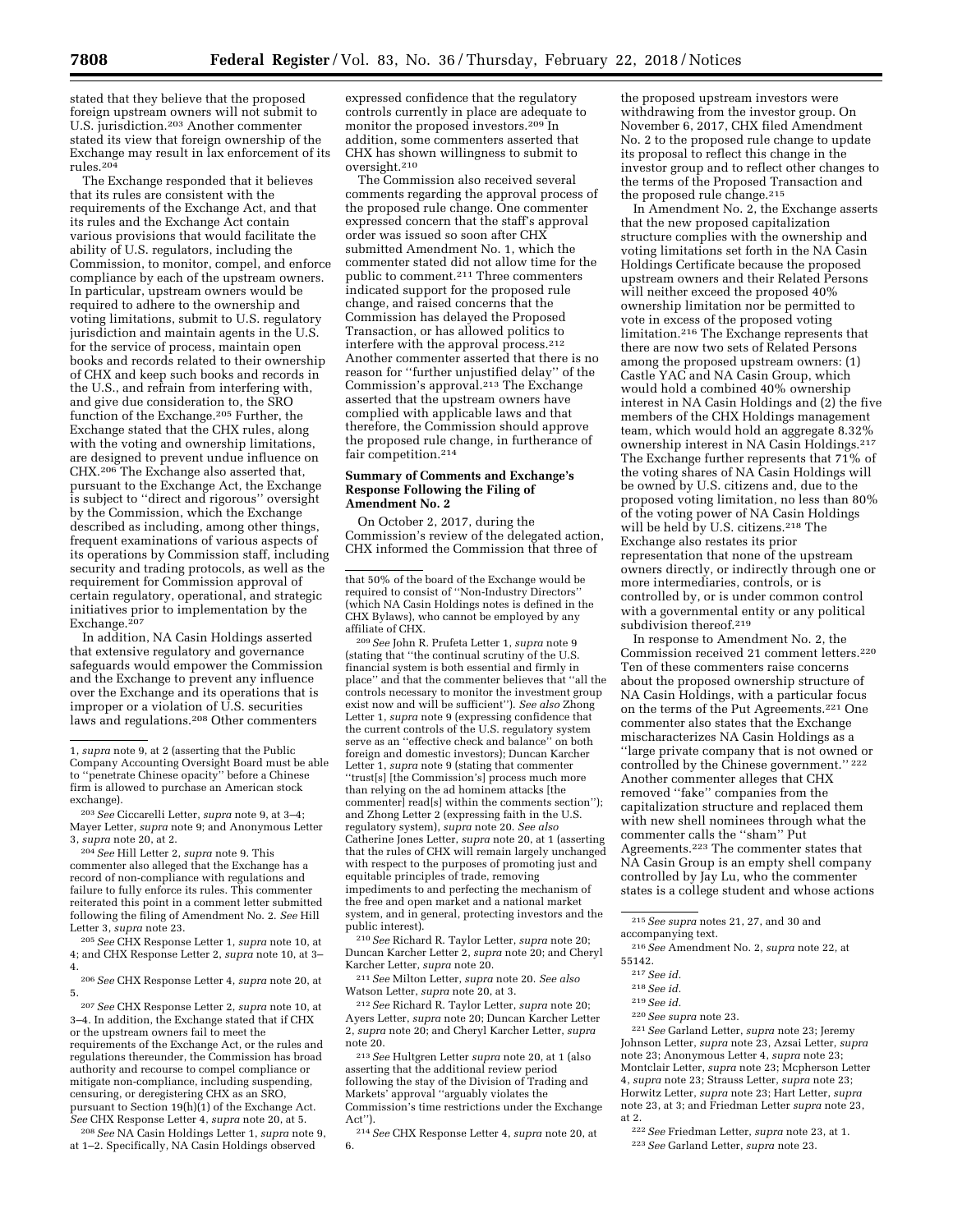the commenter states are controlled by his father, Shengju Lu.224 Arguing that the holdings of Shengju Lu and Jay Lu should be aggregated with the holdings of Raptor, Saliba, and Penserra because of the Put Agreements, the commenter asserts that the Lus will control 91.68% of the shares of NA Casin Holdings.225 The commenter states that the Put Agreements can compel NA Casin Holdings to purchase the shares of Saliba, Raptor, and Penserra or arrange for the purchase of those shares by a third-party chosen by NA Casin Holdings.226 Likewise, another commenter asserts that the terms of the Put Agreements would place approximately 91.5% of CHX under Chongqing Casin's immediate control.227 This commenter further asserts that the Put Agreements are designed to circumvent Commission scrutiny.228

Several commenters also raise the possibility that, under the Put Agreements, NA Casin Holdings may be able to force the transfer of Saliba's, Raptor's, and Penserra's shares to someone from a Chinese government agency, unknown foreign thirdparty entities, or a ''non-descript affiliated company.'' 229 These commenters assert that the proposed Chinese upstream owners are trying to determine who controls CHX through the terms of the Put Agreements.230

Similarly, and citing one of the commenters above, another commenter asserts that the Put Agreements make the entities that are parties to them ''fake'' investors, and that those investors are entering into risk-free transactions that involve the Chinese upstream owners ''pulling all the strings'' and ''dictating terms on both the timing and pricing of the put.'' 231 Another commenter asserts that the Put Agreements would obligate the Chinese owners to repurchase 50% ownership in CHX at any time, and represent ''risk-free transactions.'' 232 This commenter concludes that Saliba and Raptor therefore do not appear to be ''bona fide investors.'' 233 Two commenters also claim that Anthony Saliba has a conflict of interest by both investing in CHX through Saliba and approving the Proposed Transaction as a member of CHX's board.234 One of these commenters further

- 
- <sup>227</sup>*See* Mcpherson Letter, *supra* note 23. 228*See id.*
- 

229*See* Garland Letter, *supra* note 23; Anonymous Letter 4, *supra* note 23; Mcpherson Letter, *supra*  note 23; and Horwitz Letter, *supra* note 23 (expressing concern that, because NA Casin Holdings has the authority to identify a third-party purchaser to purchase shares sold under the put options and Jay Lu is the current signatory for NA Casin Holdings, such arrangement could result in conflicts of interest and collusion).

230*See id.* 

231*See* Jeremy Johnson Letter, *supra* note 23 at 2

(citing Garland Letter, *supra* note 23). 232*See* Strauss Letter, *supra* note 23 at 2. 233*See id. See also* Hart Letter, *supra* note 23, at 3 (claiming that Saliba and Raptor are ''guaranteed handsome profits which would allow them to 'put' their CHX holdings to the Chinese at any price they would demand'').

<sup>234</sup> See Jeremy Johnson Letter, *supra* note 23 at 2; and Strauss Letter, *supra* note 23 at 2. *See also* Hart

asserts that what the commenter calls the ''so-called 'American Investors' '' would hold 60% of CHX on behalf of the Chinese upstream owners due to the terms of the Put Agreements.235

Likewise, another commenter asserts that the parties subject to the Put Agreements are ''merely placeholders for un-disclosed third parties."<sup>236</sup> This commenter asserts that the Put Agreements ensure that the purchasers subject to them will have zero risk associated with their purchase because NA Casin Holdings will cover any losses to the investor and that the Chinese upstream owners would be ''pulling the strings on the 'Puts.' '' 237 Due to this lack of risk on behalf of the upstream owners subject to the Put Agreements, the commenter states that those investors are not bona fide investors, but merely placeholders so that CHX can obtain Commission approval of the proposed rule change.<sup>238</sup>

Two commenters question why CHX management would obtain an aggregate 8.32% ownership interest in NA Casin Holdings, which the commenters speculate would be granted to management at no cost.239 One of these commenters asserts that CHX management are ''place holders'' for the Chinese owners, and that as a result, Jay Lu would ''control'' 95% of CHX's ownership.240 In addition, another commenter questions the increase in ownership of CHX management, noting that it went from 0.88% to 8.32%, and questions whether the CHX management is contributing cash for their respective shares.241 Another commenter claims that the terms providing this equity to CHX management amount to ''bribes and hush money to abet a fraud'' on the Commission.242 In addition, one commenter asserts that the funds paid in the Proposed Transaction would not be invested in CHX and that no jobs would be created in Chicago as a result of the Proposed Transaction.<sup>243</sup>

Several commenters also assert that Chongqing Jintian, Chongqing Longshang, and Xian Tong exited the Proposed Transaction only when faced with due diligence by the Commission regarding their ownership structure.244 One commenter

- 236*See* Montclair Letter, *supra* note 23.
- 237*See id.*
- 238*See id.*

239*See* Strauss Letter, *supra* note 23, at 2–3; and Garland Letter, *supra* note 23 at 1. One of these commenters also questions whether the full terms of the Proposed Transaction, including any grant of stock to management, were disclosed to CHX stockholders. *See* Strauss Letter, *supra* note 23, at 3.

240*See id.* at 1.

241*See* Gresack Letter, *supra* note 23, at 2. 242*See* Hart Letter, *supra* note 23, at 3. *See also*  Friedman Letter, at 2 *supra* note 23, at 2 (suggesting that the grant of stock to CHX management should be reviewed for violations of the Foreign Corrupt Practices Act); and Strauss Letter, *supra* note 23, at

1. 243*See* Strauss Letter, *supra* note 23, at 1. 244*See* Garland Letter, *supra* note 23, at 1; Montclair Letter, *supra* note 23; Jeremy Johnson Letter, *supra* note 23, at 1; Azsai Letter, *supra* note

suggests that the Commission should review the bank statements and sources of funds for the three proposed upstream owners who withdrew from the Proposed Transaction.<sup>245</sup> stating that continued review is necessary as no new investors have been added to the Proposed Transaction.246 Another commenter asserts that the three investors' source of funds for the Proposed Transaction was Shengju Lu, an owner of Chongqing Casin.247

In addition, one commenter does not express support or opposition to the proposed rule change, but encourages the Commission to carefully examine the bank statements and other sources of funding for both the current proposed upstream owners and the previous upstream owners who left the group.248 This commenter states that a ''huge red flag was raised'' when some upstream owners left the ownership group after the Commission began to investigate their backgrounds.249 This commenter also states that the terms of the Put Agreements suggest that Saliba, Raptor, and Penserra do not intend to be long-term investors in CHX.250 This commenter opines that the Commission must investigate the origins of the Put Agreements, and whether they were demanded by the U.S. upstream owners, another party to the Proposed Transaction, or otherwise.251 The commenter believes that the Commission's review of bank statements and the origin of funds for the upstream owners will disclose whether the upstream owners subject to the Put Agreements are using their own funds to finance their share of the Proposed Transaction.252

One commenter states his belief that Chongqing Casin's source of funding is at issue, asserting that Shengju Lu leveraged stock of his company in return for loans from Chinese-government controlled banks.253 This commenter suggests that the Chinese government is playing a role in the Proposed Transaction.<sup>254</sup> In addition, this commenter questions whether the Commission can carry out its duty to properly regulate the Exchange given the limits of the Commission's authority in China.255 Another commenter states that investors from China have taken U.S. shell corporations and, through reverse mergers, acquired listed U.S. corporations that were ''defunct'' for the purpose of executing ''pump and dump'' schemes.256 This commenter implies that such past actions might be cause for concern with regard to the Proposed Transaction.257

- 245*See supra* note 21 and accompanying text.
- 246*See* Gresack Letter, *supra* note 23, at 2.
- 247*See* Strauss Letter, *supra* note 23, at 1.
- 248*See* Gresack Letter, *supra* note 23, at 2.
- 249*See id.*
- 250*See id.*
- 251*See id.*
- 252*See id.*
- 253*See* Horwitz Letter, *supra* note 23, at 1.
- 254*See id.*
- 255*See id.* at 2.
- 256*See* Hill Letter 3, *supra* note 23.
- 257*See id.*

<sup>224</sup>*See id. See also* Hart Letter, *supra* note 23, at

<sup>&</sup>lt;sup>225</sup> See Garland Letter, *supra* note 23. <sup>226</sup> See *id*.

Letter, *supra* note 23, at 3; and Friedman Letter, *supra* note 23, at 3.

<sup>235</sup>*See id.* at 3. *See also* Gresack Letter, *supra*  note 23, at 2.

<sup>23;</sup> Mcpherson Letter, *supra* note 23; Azsai Letter, *supra* note 23; Gresack Letter, *supra* note 23, at 2; Strauss Letter, *supra* note 23, at 1; and Horwitz Letter, *supra* note 23, at 1.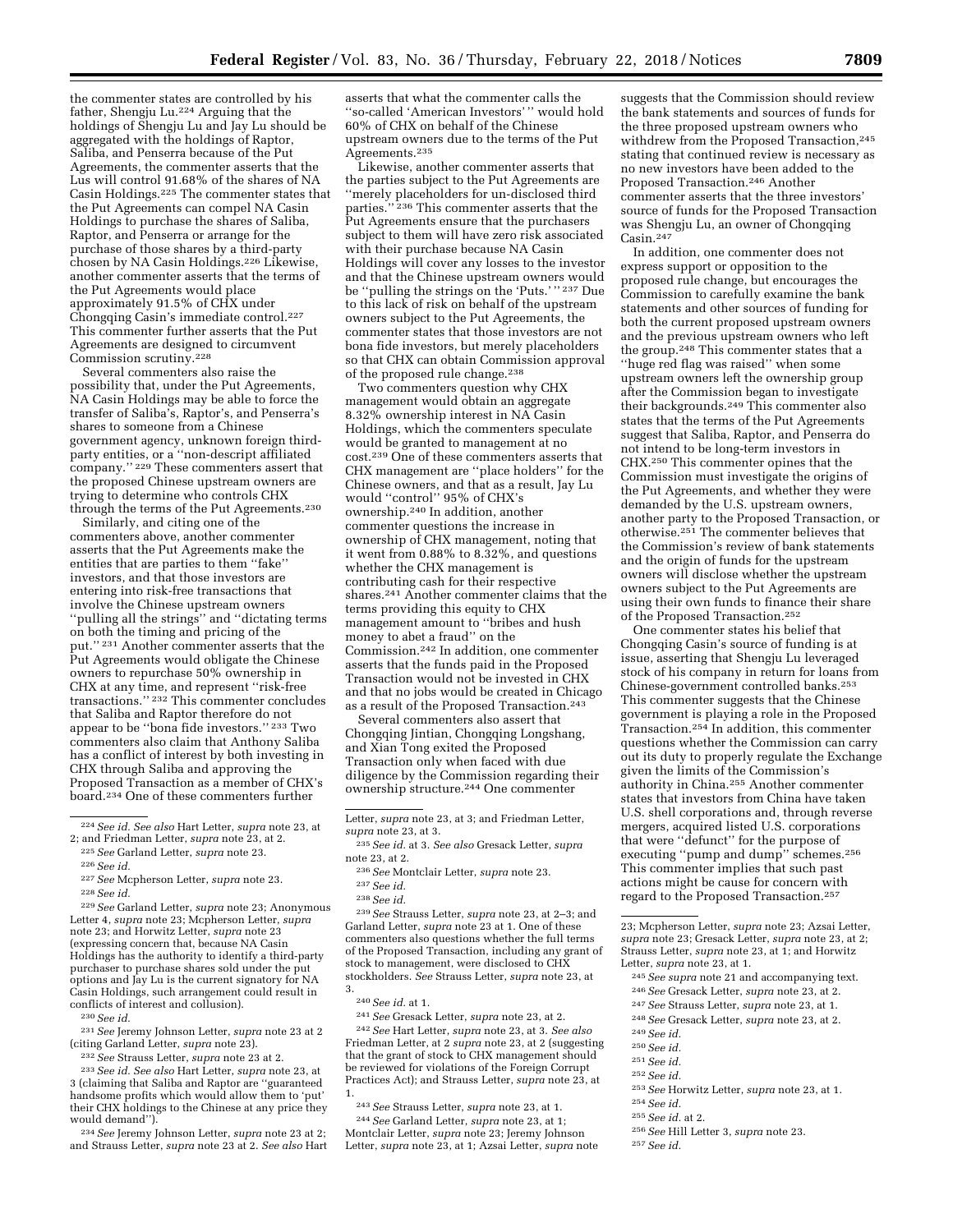The Commission also received nine comment letters advocating that the Commission approve the proposed rule change.258 One commenter states that the Proposed Transaction was approved by CFIUS and Commission staff, and agreed to by all the parties involved.259 The commenter states that the Proposed Transaction poses no risk and urges the Commission to approve the proposed rule change as soon as possible.260 In addition, another commenter states that CFIUS concluded that there were no unresolved national security concerns with respect to the Proposed Transaction.261 Another commenter opines that CHX has a very good business model and that it is in an advantageous position that will drive its growth.262 This commenter believes that the U.S. regulatory regime has proven over the years that the U.S. has a robust and successful market, and that the U.S. must continue to try to build a stronger connection for financial services between the U.S. and the world.263

In addition, one commenter asserts that nothing will change with the acquisition of the Exchange, and that the operational processes of the Exchange, which it states conform to guidelines set by the Commission and observed by the Financial Industry Regulatory Authority (''FINRA''), must remain the same.264 Another commenter states that China has given global financial companies what the commenter calls unprecedented access to its economy and that the U.S. should remain open-minded when embracing a diversity of market participants in the financial sector.265 This commenter states that both countries can benefit from increased access to each other's respective markets.266 The fourth commenter believes that the upstream owners' investment in CHX could ''create the bridge for China-based companies to list their IPOs on the Chicago Stock Exchange thereby also providing Americans a more direct opportunity to potentially participate in Asia's major engine of growth.'' 267 This commenter further opines that if these companies do not list on the Chicago Stock Exchange, they will list on competing exchanges in other countries, which the commenter believes would further erode ''[CHX's] global market share and

259*See* Richard Taylor Letter, *supra* note 23. *See also* Faux Letter, *supra* note 23 (stating that CFIUS cleared the sale of the exchange); and Marden Letter, *supra* note 23 (asserting that the presence of national security issues is non-existent as evident by the approval from CFIUS).

- 260*See* Richard Taylor Letter, *supra* note 23.
- 261*See* Saliba Letter 2, *supra* note 23, at 2.
- 262*See* Salters Letter, *supra* note 23.
- 263*See id.*
- 264*See* Briley Letter, *supra* note 23. 265*See* May Letter, *supra* note 23.
- 266*See id.*
- 267*See* Faux Letter, *supra* note 23.

prominence.'' 268 Another commenter states that the Proposed Transaction ''stands to create many jobs'' in Chicago and to ''increase the popularity of CHX internationally.'' 269 Another commenter, however, counters the point that job creation should be an important consideration for this proposed rule change.270

In addition, one commenter asserts that the NA Casin Group is a privately-owned company and that it is not the Chinese government and should not be treated as such.271 Another commenter states that the international company involved with the Proposed Transaction would have 29% ownership and 20% voting rights, and therefore asserts that its influence would be ''minimal.'' 272

NA Casin Holdings states that no new investors were added to the investor consortium under the revised ownership structure in Amendment No. 2, and asserts that the arrangements among the investors were the result of arm's-length negotiations among the parties.273 NA Casin Holdings further asserts that the identities, management, and sources of funds for the stockholders have been thoroughly disclosed in CHX's filings with the Commission.274 NA Casin Holdings also responds to commenters' assertions about the ownership of NA Casin Group, stating that Jay Lu does not independently control either NA Casin Group or Chongqing Casin.275 In addition, NA Casin Holdings asserts that the U.S. upstream owners are independent and unaffiliated with any investor, and that statements made in other comment letters that Jay Lu or Casin Group would control 90% of the shares of NA Casin Holdings are false.276 NA Casin Holdings further asserts that following the closing of the Proposed Transaction, the majority of its voting power would be in the hands of the U.S. upstream owners.277

Two commenters respond to questions about why Chongqing Jintian, Chongqing Longshang, and Xian Tong withdrew from the Proposed Transaction.<sup>278</sup> NA Casin Holdings states that withdrawal of these investors from the investor consortium was the result of each such entity's ''independent decision,'' and that these entities cited a number of factors as responsible for their withdrawal, including delays in the Proposed Transaction and that funds necessary for the investment were ''tied up and unavailable for use in alternative investment opportunities.'' 279 Further, NA Casin Holdings asserts that prior to their

- 269*See* Marden Letter, *supra* note 23.
- 270*See* Hill Letter 3, *supra* note 23.
- 271*See* Saliba Letter 2, *supra* note 23, at 2.
- 272*See* Marden Letter, *supra* note 23.
- 273*See* NA Casin Holdings Letter 3, *supra* note
- 23, at 1–2.
	- 274*See id.* at 2.
	- 275*See id.* at 2.
	- 276*See id.* at 3.
	-
	- 277*See id.* at 3.

278*See* Saliba Letter 2, *supra* note 23, at 2; and NA Casin Holdings Letter 3, *supra* note 23, at 2.

withdrawal, these entities provided all information requested by the Commission, the Commission's staff, CFIUS, and FINRA.280 Another commenter also denies claims that some of the Chinese companies withdrew from the Proposed Transaction because they have something to hide, stating that instead, these companies withdrew from the Proposed Transaction due to the length of the regulatory process.281 In response, three commenters that oppose the Proposed Transaction assert that NA Casin Holdings' statement that the three investors did not have available funds necessary to complete the Proposed Transaction raises questions about who was funding the entities' purchase.282

Two commenters deny other commenters' assertions regarding the Put Agreements.283 Specifically, NA Casin Holdings states that contrary to the assertions of other commenters, the Put Agreements would not permit NA Casin Group to force the sale of the U.S. upstream owners' shares to unknown third parties; instead, the Put Agreement would permit NA Casin Holdings to find a third party purchaser only after a holder of a put option determines to exercise such option.<sup>284</sup> In addition, NA Casin Holdings asserts that the NA Casin Holdings Certificate, which imposes the voting and ownership limitations, is ''virtually indistinguishable'' from exchange applications previously approved by the Commission, and that any sale of the proposed U.S. upstream owners' shares, including transactions pursuant to the Put Agreements, would be subject to the ownership and voting limitations.285 In addition, NA Casin Holdings states that the Put Agreements would only provide certain investors an opportunity to exit from their investments for a ''brief window'' two years after closing.286 According to NA Casin Holdings, it would not assume all risks or liabilities of the investment of the holders of the Put Agreements, and suggestions that the proposed U.S. upstream owners would not be long-term owners are without merit.<sup>287</sup> NA Casin Holdings further asserts that agreements similar to the Put Agreements are common for investors in private companies, and other privately-held exchanges also provide put rights to their equity holders.288 In addition, another commenter asserts that the NA Casin Group would not control the Put Agreements, and notes that the put right cannot be exercised for two years.<sup>289</sup>

282*See* Horwitz Letter, *supra* note 23, at 1; Hart Letter, *supra* note 23, at 1; and Friedman Letter *supra* note 23, at 3.

283*See* Saliba Letter 2, *supra* note 23, at 2; and NA Casin Holdings Letter 3, *supra* note 23, at 2– 3.

284*See* NA Casin Holdings Letter 3, *supra* note 23, at 3. One commenter questions the authenticity of this third comment letter submitted by NA Casin Holdings. *See* Hart Letter, *supra* note 23, at 1.

285*See* NA Casin Holdings Letter 3, *supra* note 23, at 3.

- 286*See id.*
- 287*See id.*
- 288*See id.*

<sup>258</sup>*See* Salters Letter, *supra* note 23; May Letter, *supra* note 23; and Richard Taylor Letter, *supra*  note 23; Faux Letter, *supra* note 23; Saliba Letter 2, *supra* note 23, at 2; Briley Letter, *supra* note 23; Bleecher Letter, *supra* note 23; Marden Letter, *supra*  note 23; and NA Casin Holdings Letter 3, *supra* note 23.

<sup>268</sup>*See id.* 

<sup>279</sup>*See* NA Casin Holdings Letter 3, *supra* note 23, at 2.

<sup>280</sup>*See id.; but see supra* note 86.

<sup>281</sup>*See* Saliba Letter 2, *supra* note 23, at 2.

<sup>289</sup>*See* Saliba Letter 2, *supra* note 23, at 3.